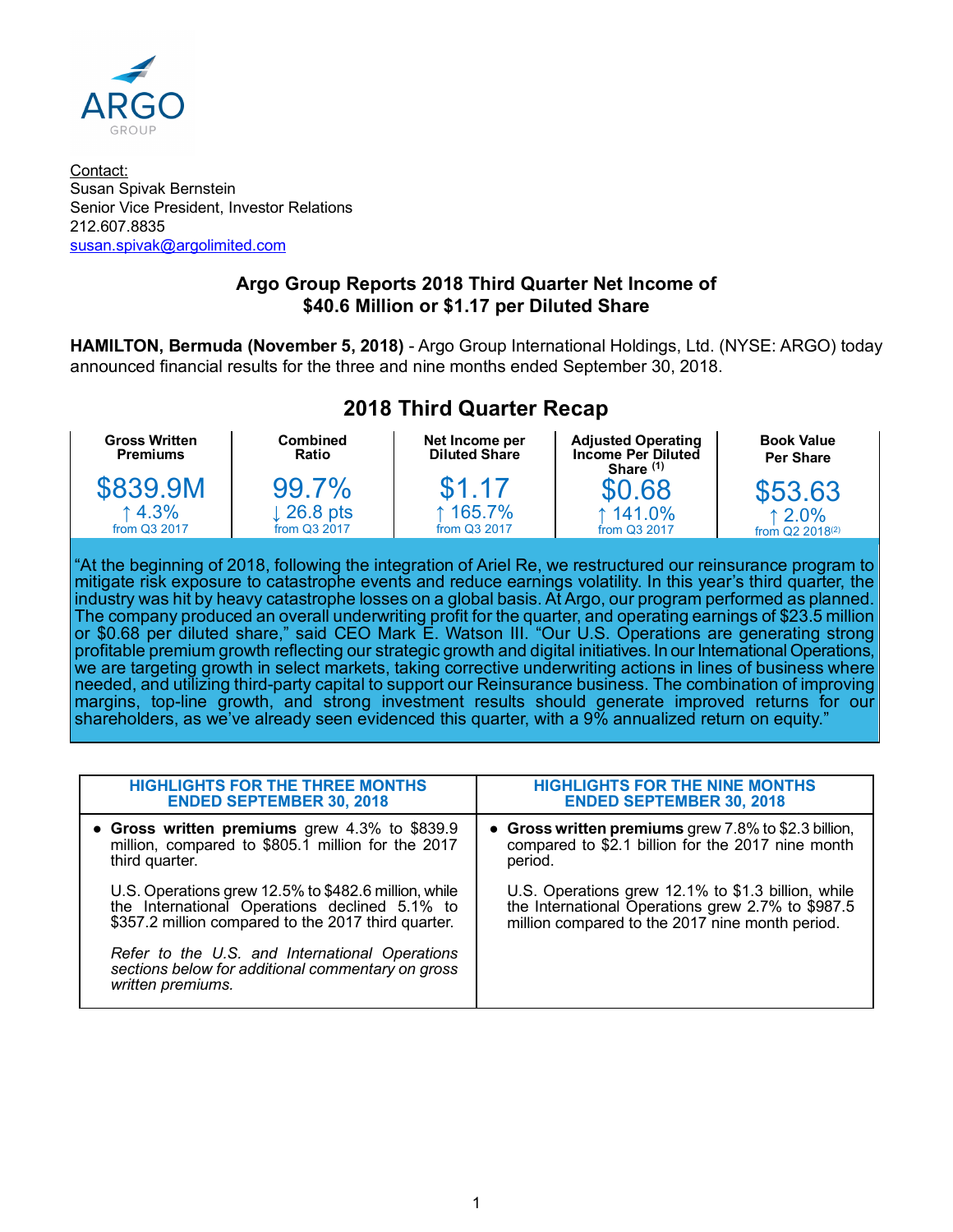**Net income** was \$40.6 million or \$1.17 per diluted share, compared to a net loss of \$61.3 million or \$1.78 per diluted share for the 2017 third quarter. As noted in the first two quarters of 2018, the year over year comparisons are impacted by the Company adopting a new accounting standard (refer to the Notes below) and as a result, the 2018 third quarter net income was favorably impacted by an after-tax<sup>(3)</sup> gain of \$3.6 million (earnings per diluted share of \$0.10). Such amounts are included as a component of Net Realized Investment Gains. ● **Net income** was \$107.2 million or \$3.09 per diluted share, compared to a net income of \$21.4 million or \$0.60 per diluted share for the 2017 nine month period. As noted in the first two quarters of 2018, the year over year comparisons are impacted by the Company adopting a new accounting standard (refer to the Notes below) and as a result, the 2018 nine month period was adversely impacted by an after-tax $(3)$  loss of \$17.7 million (loss per diluted share of \$0.51). Such amounts are included as a component of Net Realized Investment Gains. ● **Adjusted operating income(1)(3)** was \$23.5 million or \$0.68 per diluted share, compared to an adjusted operating loss of \$54.7 million or a loss of \$1.66 per diluted share for the 2017 third quarter. ● **Adjusted operating income(1)(3)** was \$92.9 million or \$2.68 per diluted share, compared to adjusted operating income of \$5.2 million or income of \$0.15 per diluted share for the 2017 nine month period. ● **The combined ratio** was 99.7% compared to 126.5% for the 2017 third quarter. The loss and expense ratios for the 2018 quarter were 62.1% and 37.6%, respectively, compared to 83.8% and 42.7%, respectively, for the 2017 third quarter. **The combined ratio** was 97.3% compared to 107.3% for the 2017 nine month period. The loss and expense ratios for the nine month period were 59.4% and 37.9%, respectively, compared to 66.7% and 40.6%, respectively for the 2017 nine month period. ● **Catastrophe losses** were \$24.2 million, net of reinstatement and other CAT-related premium adjustments. The 2017 third quarter catastrophe losses were \$104.5 million, inclusive of net reinstatement and other CAT-related premium adjustments. ● **Catastrophe losses** were \$30.2 million, net of reinstatement and other CAT-related premium adjustments. The 2017 nine month period catastrophe losses were \$110.9, inclusive of net reinstatement and other CAT-related premium adjustments. ● **Net prior-year reserve development** was \$0.3 million unfavorable compared to favorable prior year development of \$1.3 million in the 2017 third quarter. ● **Net prior-year reserve development** was \$4.1 million favorable compared with net adverse development of \$4.4 million in the 2017 nine month period. The 2017 nine month period was adversely impacted by the Ogden rate change in the U.K. and losses related to Hurricane Matthew (approximately \$10 million in total). ● **Net investment income** increased 11.7% to \$34.5 million compared to \$30.9 million in the 2017 third quarter. Net investment income on the core portfolio increased 9.9% to \$27.7 million compared to \$25.2 million in the 2017 third quarter. Alternative investments contributed \$6.8 million in the 2018 third quarter compared to \$5.7 million in the 2017 third quarter, an increase of 19.3%. ● **Net investment income** decreased 1.2% to \$103.7 million, compared to \$105.0 million for the 2017 nine month period. Net investment income on the core portfolio increased 25.0% to \$83.0 million compared to \$66.4 million in the 2017 nine month period. Alternative investments contributed \$20.7 million in the 2018 nine month period compared to \$38.6 million in the 2017 third quarter, a decrease of 46.4%. The 2017 nine month period included a net pre-tax investment gain on Alternative investments of \$11.6 million (\$9.3 million after-tax $(3)$  or \$0.26 earnings per diluted share) relating to net asset sales initiated by an equity investee in the second quarter of 2017. ● **Common stock repurchased** by the Company during the 2018 third quarter totaled 156,456 shares for \$9.6 million. ● **Common stock repurchased** by the Company during the 2018 nine month period totaled 500,989 shares for \$30.0 million. ● **Book value** per share was \$53.63 at September 30, 2018, up from \$52.83 at June 30, 2018. ● **Book value** per share was \$53.63 at September 30, 2018, up from \$53.46 at December 31, 2017, and \$53.01 at September 30, 2017.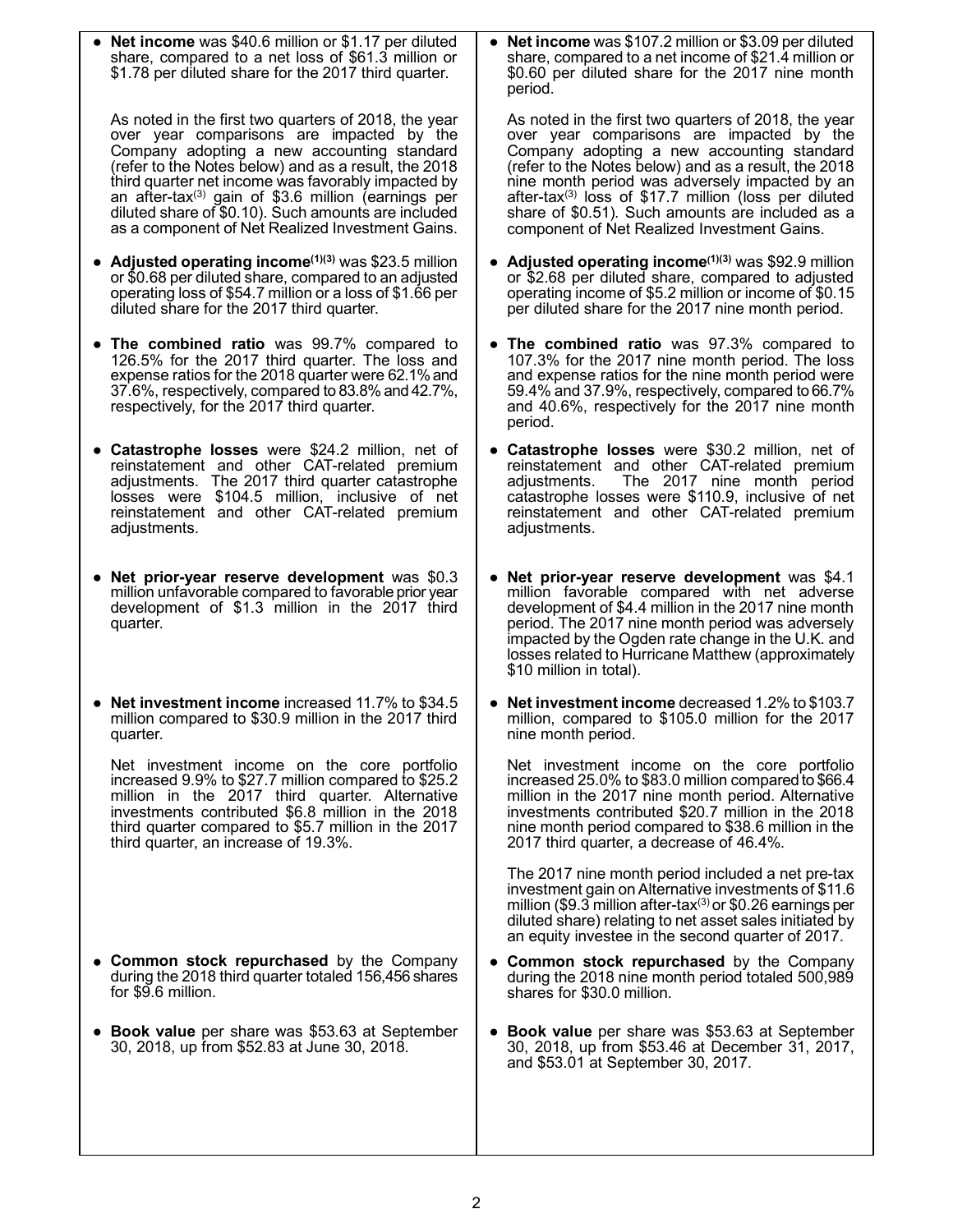## **Notes**

● Effective January 1, 2018, the Company adopted ASU No. 2016-01, Financial Instruments: Recognition and Measurement of Financial Assets and Liabilities, using a cumulative effect adjustment. This adjustment transferred the unrealized gains and losses as of December 31, 2017, net of tax, on equity securities from accumulated other comprehensive income to retained earnings, resulting in no overall impact to shareholders' equity.

In accordance with this accounting standard, in the 2018 third quarter, the Company recognized the change in the fair value of its equity securities as a pre-tax gain of \$4.5 million (\$3.6 million net of taxes<sup>(3)</sup> and ea \$0.10 per diluted share). Since January 1, 2018, the Company recognized a pre-tax loss of \$22.1 million (\$17.7 million after taxes<sup>(3)</sup> and a loss of \$0.51 per diluted share). These amounts are included as a component of net realized investment losses (gains) on the income statement. Amounts for the comparable 2017 periods are not presented as a component of net income, as ASU 2016-01 was required to be adopted on a prospective basis.

- Excluding repurchased shares, all references to common shares associated with the recalculation of per share amounts for all periods presented have been adjusted for the 15% stock dividend paid on March 21, 2018, to shareholders of record at the close of business on March 7, 2018.
- All references to catastrophe losses are pre-tax.
- Point impacts on the combined ratio are calculated as the difference between the reported combined ratio and the combined ratio excluding incurred catastrophe losses and associated reinstatement and other catastropherelated premium adjustments.
- (1) Refer to Non-GAAP Financial Measures below.
- (2) The percentage increase in book value per share is calculated prior to the effects of cash dividends of \$9.3 million paid to shareholders during the third quarter of 2018.
- (3) At assumed tax rate of 20%.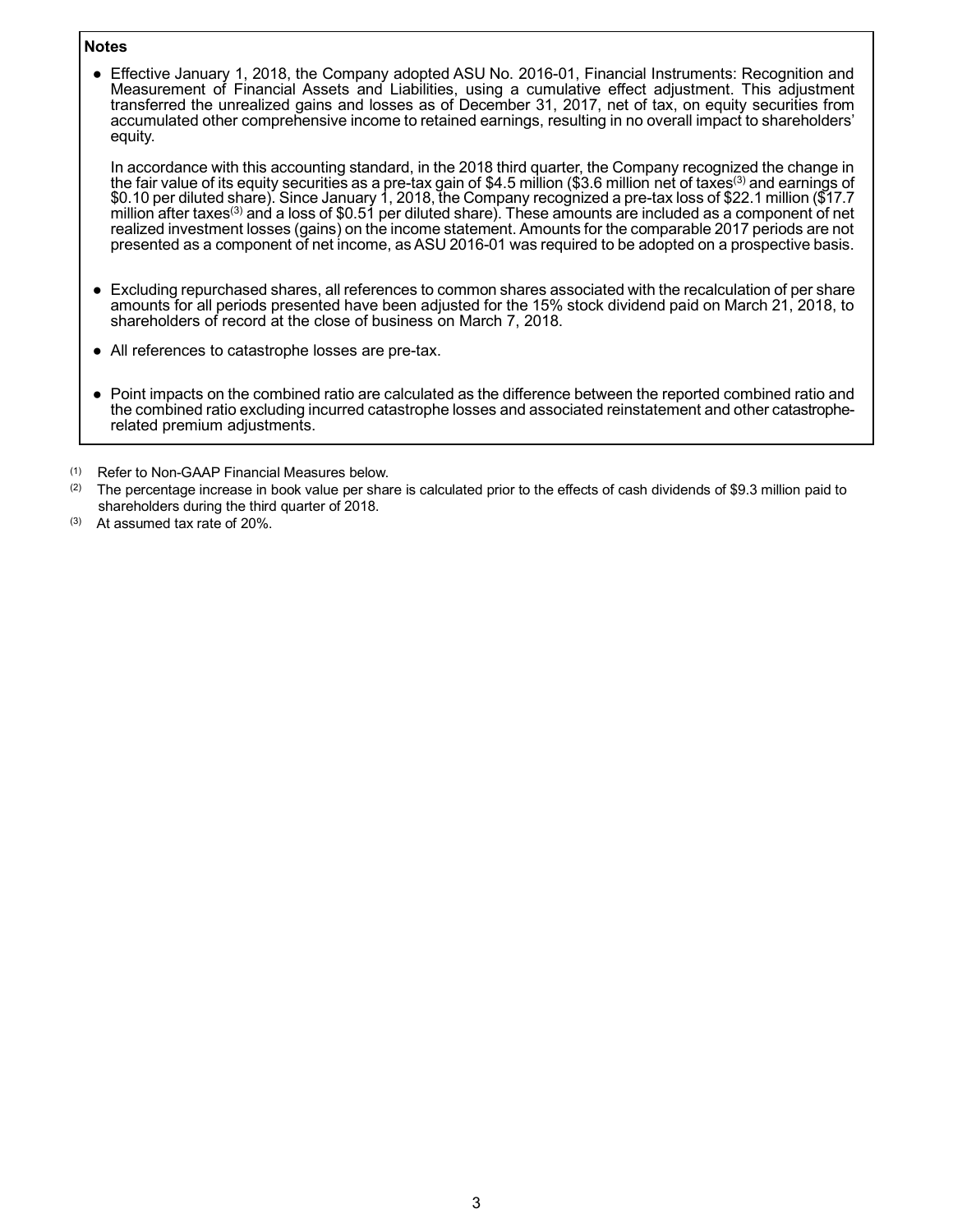## **U.S. Operations**

- Gross written premiums in the 2018 third quarter of \$482.6 million were up \$53.7 million or 12.5% compared to the 2017 third quarter. This growth was achieved in all major lines of business, reflecting the continued execution of strategic growth and digital initiatives, while still executing on appropriate risk selection and exposure management actions.
- Net earned premiums in the 2018 third quarter of \$278.3 million were up \$35.7 million or 14.7% from the 2017 third quarter, driven by the aforementioned growth in gross written premiums across all major lines of business.
- The loss ratio for the 2018 third quarter was 56.1%, compared to 61.2% for the 2017 third quarter. The lower loss ratio in 2018 third quarter reflects lower catastrophe losses, partially offset by a modest increase in the current accident year, ex-CAT loss ratio. The current accident year ex-CAT loss ratio for the 2018 third quarter was 57.9%, compared to 57.5% for the 2017 third quarter. This modest increase is primarily related to business mix changes.
- Net favorable prior-year reserve development for the 2018 third quarter was \$10.7 million, consistent with the 2017 third quarter. The current quarter favorable development is largely attributable to Liability and Specialty lines.
- Catastrophe losses for the 2018 third quarter were \$5.6 million compared to catastrophe losses of \$17.2 million in the 2017 third quarter. In addition, the 2017 third quarter was adversely impacted by CAT-related premium adjustments of \$3.8 million, resulting in a total catastrophe related impact of \$21.0 million.
- The expense ratio for the 2018 third quarter was 32.5%, compared to 36.5% for the 2017 third quarter. The improvement in the expense ratio reflected the aforementioned 14.7% increase in net earned premiums and lower acquisition costs, partially offset by continued strategic investments in people and technology, including digital initiatives in support of premium growth. The 2017 third quarter included a \$3.5 million charge relating to the final resolution of a premium tax dispute, which increased the expense ratio in the 2017 quarter by 1.4%.
- Underwriting income for the 2018 third quarter was \$31.8 million, compared to \$5.6 million for the 2017 third quarter. The \$26.2 million increase in underwriting income is primarily related to lower catastrophe losses, an increase in underwriting gains related to the growth in net earned premiums, and improved scale, as reflected by a lower expense ratio.

## **International Operations**

• Gross written premiums in the 2018 third quarter of \$357.2 million were down \$19.1 million or 5.1% compared to the 2017 third quarter.

As discussed last quarter, in connection with the full integration of the reinsurance business of Ariel Re that we acquired in 2017, beginning in 2018 we changed the capital structure supporting that business by introducing certain third party capital to participate in the exposures we underwrite. This third party capital receives a corresponding proportion of the gross written premiums. As such, this structure has the effect of reducing the gross written premiums reported in our financial statements. In exchange, we receive certain remuneration for originating risks and for the underlying underwriting performance. During the 2018 third quarter, approximately \$53.4 million of gross written premiums are attributable to our third party capital partners. There was no such structure for our Ariel Re business in 2017.

The decline in gross written premiums also reflects the effects of corrective underwriting actions within Syndicate 1200, most notably the Property D&F business and the non-renewal of certain casualty line accounts in Bermuda. Partially offsetting these declines were increases in Liability, Professional and Specialty lines in Europe, Liability, Professional and Specialty lines in Syndicate 1200 (including 2017 Year of Account (YOA) adjustments), Professional lines in Bermuda, and to a lesser extent growth in Specialty lines in Latin America.

Net earned premiums in the 2018 third quarter of \$168.5 million increased \$21.7 million or 14.8% from the 2017 third quarter due largely to adjustments to certain 2017 YOA account binders within Syndicate 1200,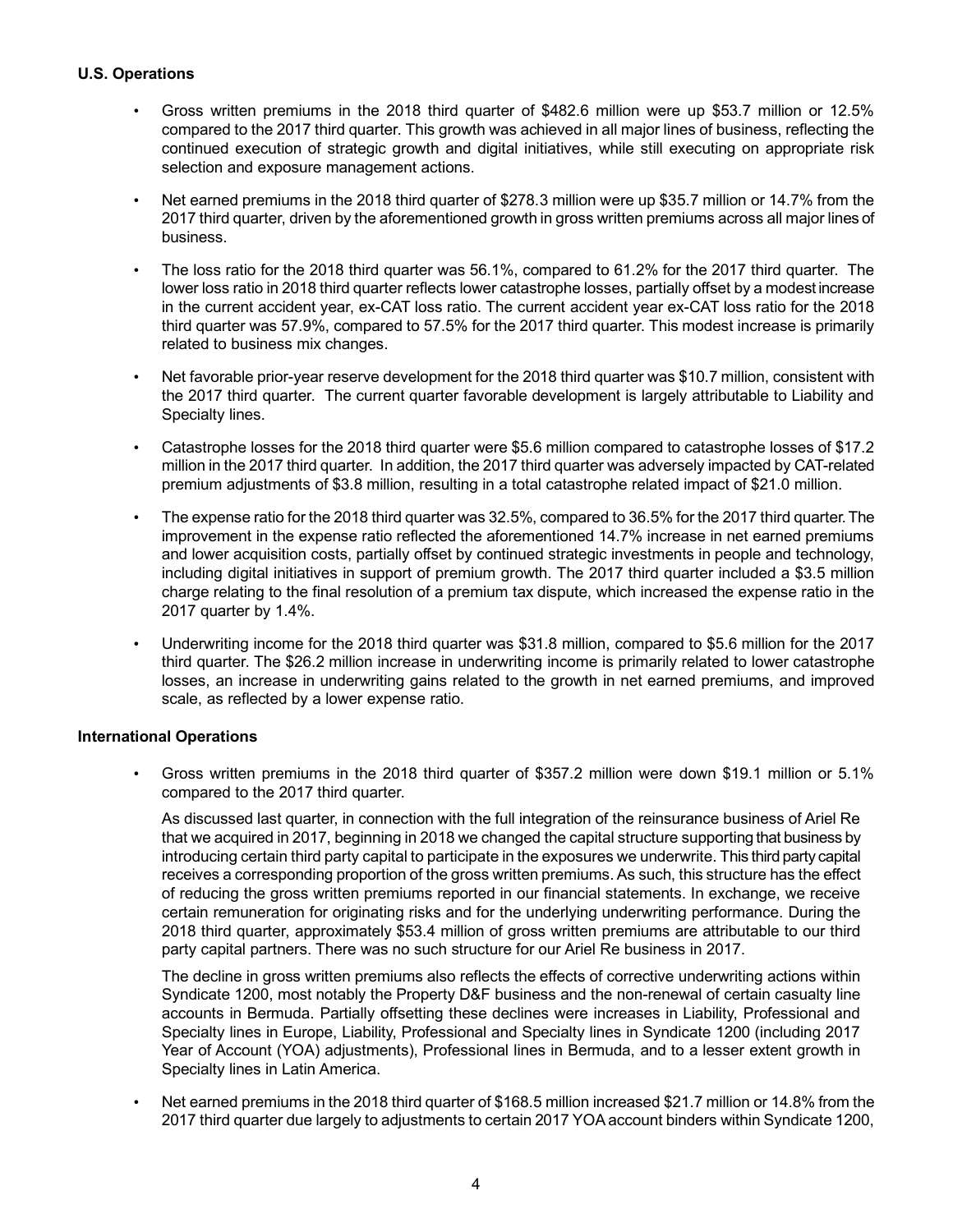and earning impacts for net written premiums written in the later part of 2017 and in 2018, partially offset by the retained percentage of certain of our Lloyd's insurance and reinsurance businesses as noted above.

• The loss ratio for the 2018 third quarter was 66.9%, compared to 113.0% for the 2017 third quarter. The improvement in the loss ratio was due to lower catastrophe losses and an improvement in the current accident year ex-CAT loss ratio, partially offset by unfavorable prior-year reserve development recorded in the 2018 third quarter compared to favorable prior-year reserve development for the 2017 third quarter.

The current accident year ex-CAT loss ratio for the 2018 third quarter was 54.3% compared to 60.9% for the 2017 third quarter. The 6.6 point improvement in the current accident year ex-CAT loss ratio is due primarily to the earned premium impact of one-time CAT and risk management reinsurance purchases in 2017 in connection with the acquisition of Ariel Re. The effect of these purchases was an increase to the 2017 current accident year ex-CAT loss ratio of 2.6 points. Additionally, the 2018 third quarter reflected improved property experience as a result of lower attritional losses, in part due to corrective underwriting actions within the Property D&F book within Syndicate 1200.

- For the 2018 third quarter, net unfavorable prior-year reserve development was \$2.5 million, compared to net favorable prior-year reserve development of \$2.6 million in the 2017 third quarter. The 2018 charge relates primarily to Syndicate 1200 Liability lines, partially offset by a reduction in Property lines.
- Catastrophe losses for the 2018 third quarter were \$19.0 million and net inward CAT-related premium adjustments were \$0.4 million for a net catastrophe impact of \$18.6 million. In the third quarter of 2017, catastrophe losses were \$72.8 million and net outward CAT-related premium adjustments of \$10.7 million were recorded for a total catastrophe impact of \$83.5 million. The 2018 catastrophe losses are related to Hurricane Florence, Typhoon Jebi and other catastrophe and weather-related events in the third quarter of 2018 and include losses related to certain aggregate excess of loss contracts.
- The expense ratio for the 2018 third quarter was 37.6%, compared to 43.3% for the 2017 third quarter. The decrease in the expense ratio relates to the aforementioned 14.8% increase in net earned premiums and lower operating costs within the Reinsurance business unit due to expenses attributable to third party capital providers, partially offset by certain investments in support of strategic growth areas, most notably in Europe, Latin America and Asia Pacific. Additionally, the 2017 third quarter expense ratio was increased due to a reduction in net earned premiums due to one-time CAT and risk management reinsurance purchases mentioned above.
	- The underwriting loss for the 2018 third quarter was \$7.7 million, compared to an underwriting loss of \$82.7 million for the 2017 third quarter. The \$75.0 million improvement in underwriting results was due primarily to lower impacts from catastrophes. As noted above, the 2018 third quarter includes catastrophe impacts of \$18.6 million compared to \$83.5 million in the 2017 third quarter. Additionally, the 2018 third quarter reflected an increase in underwriting gains related to the \$21.7 million growth in net earned premiums, partially offset by net unfavorable prior-year reserve development.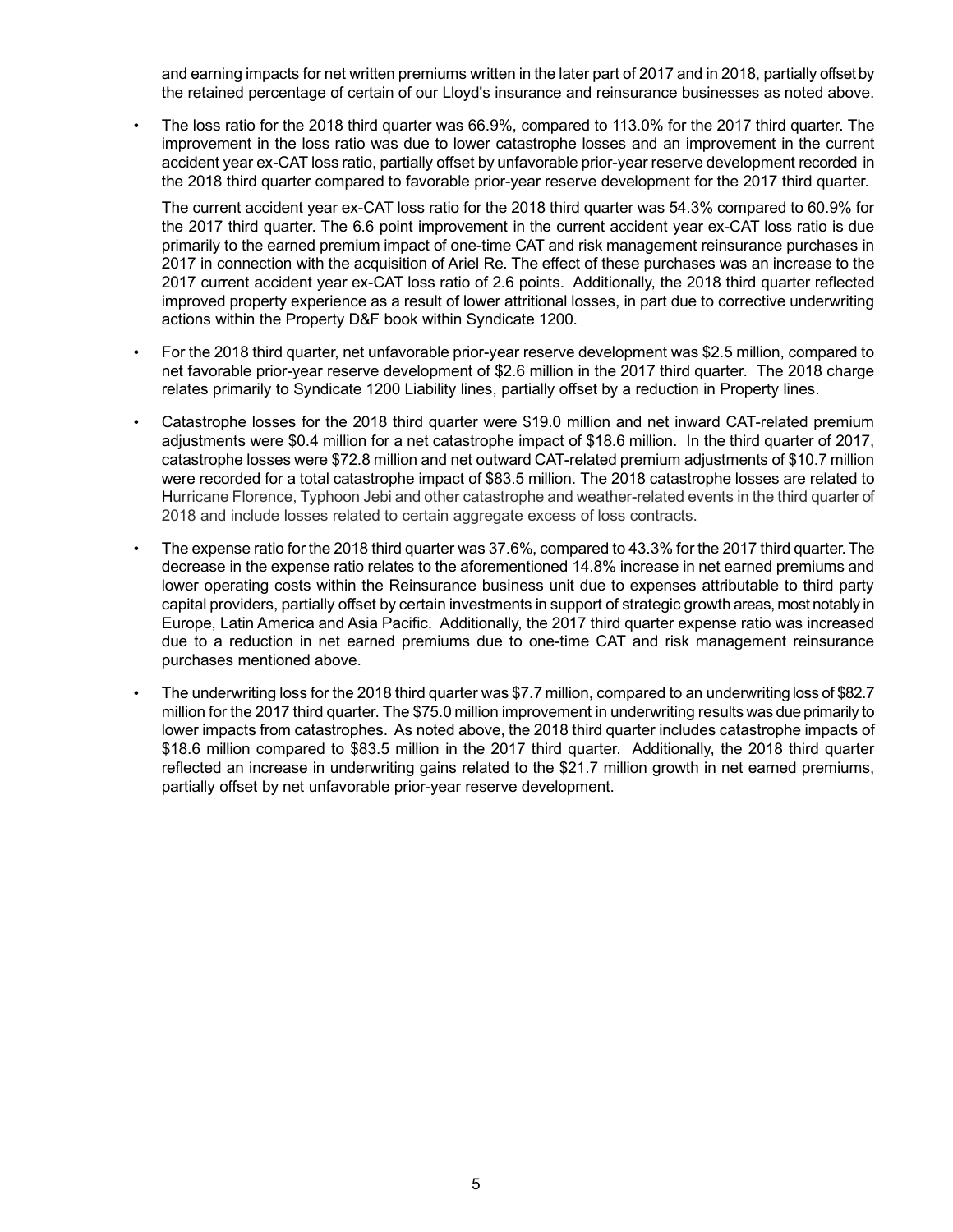### **CONFERENCE CALL**

Argo Group management will conduct an investor conference call starting at 10:00 a.m. EST (12:00 p.m. AST) tomorrow, Tuesday, November 6, 2018. A live webcast of the conference call can be accessed by visiting https://services.choruscall.com/links/argo181106.html. Participants in the U.S. can access the call by dialing (877) 291- 5203. Callers dialing from outside the U.S. can access the call by dialing (412) 902-6610. Please ask the operator to be connected to the Argo Group earnings call.

A webcast replay will be available shortly after the live conference call and can be accessed at https://services.choruscall.com/ccforms/replay.html. A telephone replay of the conference call will be available through November 13, 2018, to callers in the U.S. by dialing (877) 344-7529 (conference #10125398). Callers dialing from outside the U.S. can access the telephone replay by dialing (412) 317-0088 (conference # 10125398).

## **ABOUT ARGO GROUP INTERNATIONAL HOLDINGS, LTD.**

Argo Group International Holdings, Ltd. (NYSE: ARGO) is an international underwriter of specialty insurance and reinsurance products in the property and casualty market. Argo Group offers a full line of products and services designed to meet the unique coverage and claims handling needs of businesses in two primary segments: U.S. Operations and International Operations. Argo Group's insurance subsidiaries are A.M. Best-rated 'A' (Excellent) (third highest rating out of 16 rating classifications) with a stable outlook, and Argo Group's U.S. insurance subsidiaries are Standard and Poor's-rated 'A-' (Strong) with a positive outlook. More information on Argo Group and its subsidiaries is available at www.argolimited.com.

## **FORWARD-LOOKING STATEMENTS**

This press release may include forward-looking statements, both with respect to Argo Group and its industry, that reflect our current views with respect to future events and financial performance. These statements are made pursuant to the safe harbor provisions of the Private Securities Litigation Reform Act of 1995. Forward-looking statements include all statements that do not relate solely to historical or current facts, and can be identified by the use of words such as "expect," "intend," "plan," "believe," "do not believe," "aim," "project," "anticipate," "seek," "will," "likely," "assume," "estimate," "may," "continue," "guidance," "objective," "outlook," "trends," "future," "could," "would," "should," "target," "on track" and similar expressions of a future or forward-looking nature. All forward-looking statements address matters that involve risks and uncertainties, many of which are beyond Argo Group's control. Accordingly, there are or will be important factors that could cause actual results to differ materially from those indicated in such statements and, therefore, you should not place undue reliance on any such statements. We believe that these factors include, but are not limited to, the following: 1) unpredictability and severity of catastrophic events; 2) rating agency actions; 3) adequacy of our risk management and loss limitation methods; 4) cyclicality of demand and pricing in the insurance and reinsurance markets; 5) statutory or regulatory developments including tax policy, reinsurance and other regulatory matters; 6) our ability to implement our business strategy; 7) adequacy of our loss reserves; 8) continued availability of capital and financing; 9) retention of key personnel; 10) competition; 11) potential loss of business from one or more major insurance or reinsurance brokers; 12) our ability to implement, successfully and on a timely basis, complex infrastructure, distribution capabilities, systems, procedures and internal controls, and to develop accurate actuarial data to support the business and regulatory and reporting requirements; 13) general economic and market conditions (including inflation, volatility in the credit and capital markets, interest rates and foreign currency exchange rates); 14) the integration of Ariel Re and other businesses we may acquire or new business ventures we may start; 15) the effect on our investment portfolios of changing financial market conditions including inflation, interest rates, liquidity and other factors; 16) acts of terrorism or outbreak of war; and 17) availability of reinsurance and retrocessional coverage, as well as management's response to any of the aforementioned factors.

In addition, any estimates relating to loss events involve the exercise of considerable judgment and reflect a combination of ground-up evaluations, information available to date from brokers and cedents, market intelligence, initial tentative loss reports and other sources. The actuarial range of reserves and management's best estimate is based on our then current state of knowledge including explicit and implicit assumptions relating to the pattern of claim development, the expected ultimate settlement amount, inflation and dependencies between lines of business. Our internal capital model is used to consider the distribution for reserving risk around this best estimate and predict the potential range of outcomes. However, due to the complexity of factors contributing to the losses and the preliminary nature of the information used to prepare these estimates, there can be no assurance that Argo Group's ultimate losses will remain within the stated amount.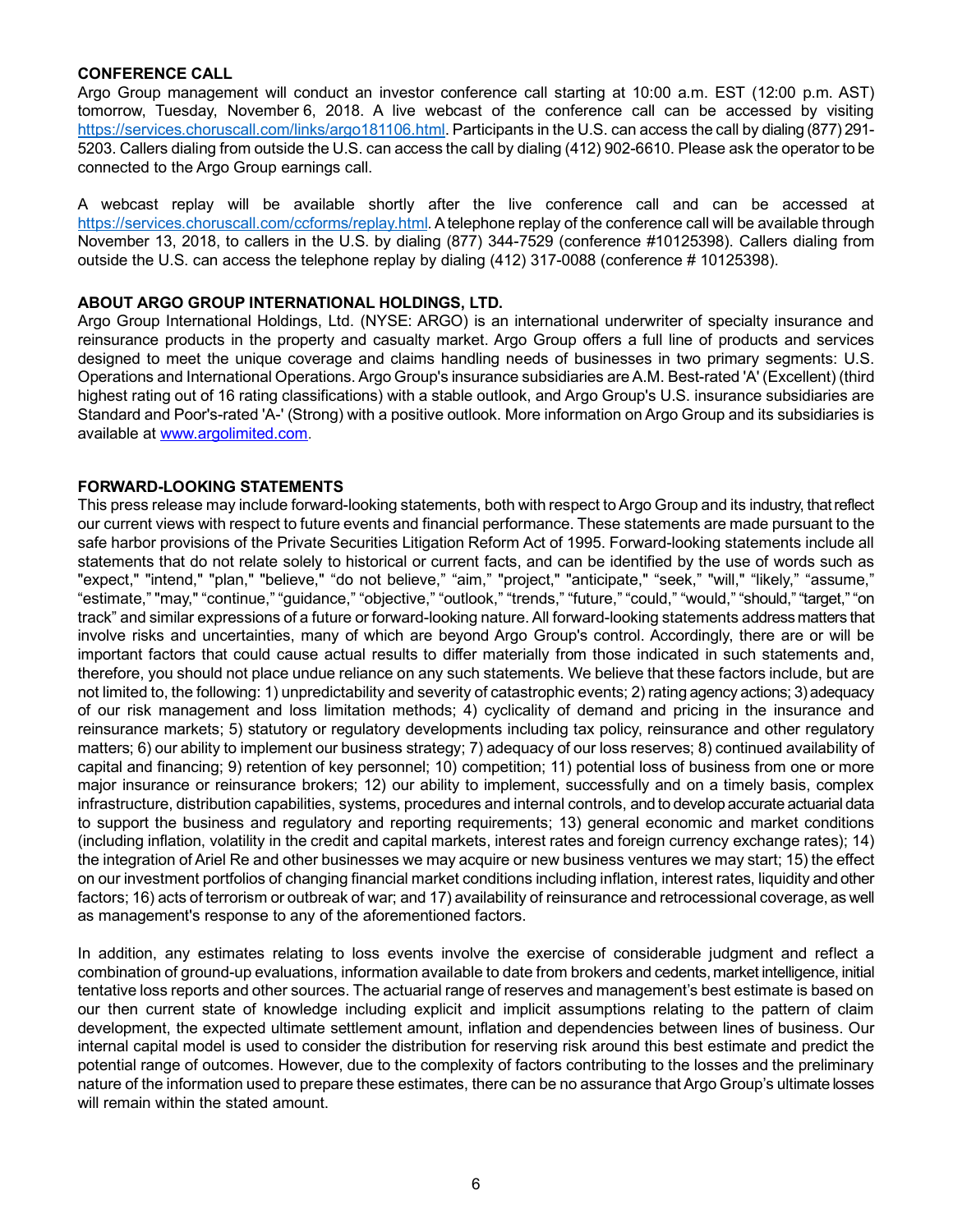The foregoing review of important factors should not be construed as exhaustive and should be read in conjunction with the other cautionary statements that are included herein and elsewhere, including the risk factors included in our most recent reports on Form 10-K and Form 10-Q and other documents of Argo Group on file with or furnished to the U.S. Securities and Exchange Commission ("SEC"). Any forward-looking statements made in this press release are qualified by these cautionary statements, and there can be no assurance that the actual results or developments anticipated by Argo Group will be realized or, even if substantially realized, that they will have the expected consequences to, or effects on, Argo Group or its business or operations. Except as required by law, Argo Group undertakes no obligation to update publicly or revise any forward-looking statement, whether as a result of new information, future developments or otherwise.

## **NON-GAAP FINANCIAL MEASURES**

In presenting the Company's results, management has included and discussed in this press release certain nongenerally accepted accounting principles ("non-GAAP") financial measures within the meaning of Regulation G as promulgated by the U.S. Securities and Exchange Commission. Management believes that these non-GAAP measures, which may be defined differently by other companies, better explain the Company's results of operations in a manner that allows for a more complete understanding of the underlying trends in the Company's business. However, these measures should not be viewed as a substitute for those determined in accordance with generally accepted accounting principles ("U.S. GAAP").

"Underwriting income" is an internal performance measure used in the management of the Company's operations and represents net amount earned from underwriting activities (net premiums earned less underwriting expenses and claims incurred). Although this measure of profit (loss) does not replace net income (loss) computed in accordance with U.S. GAAP as a measure of profitability, management uses this measure of profit (loss) to focus our reporting segments on generating underwriting income. The Company presents Underwriting income as a measure that is commonly recognized as a standard of performance by investors, analysts, rating agencies and other users of its financial information.

"Current accident year ex-CAT combined ratio" and the "Current accident year ex-CAT loss ratio" are internal measures used by the management of the Company to evaluate the performance of its' underwriting activity and represents the net amount of underwriting income excluding catastrophe related charges (impacts to both premiums and losses),the impact of changes to prior year loss reserves and other one-time items that would impact expenses or net earned premiums. Although this measure does not replace the combined ratio it provides management with a view of the quality of earnings generated by underwriting activity for the current accident year.

"Total return on average investments" is an internal measure used by management of the Company to evaluate the performance of its investment and asset management activities and represents the total of net investment income, net realized gains and losses, and the net change in unrealized gains and losses. These returns are analyzed as a percentage of the average investments excluding investments managed on behalf of trade capital providers who are third-parties that provide underwriting capital to our Syndicate operations. This measure does not replace net investment income as a measure of return on invested assets. However, it provides management with an overall view of investment performance.

"Adjusted operating income" is an internal performance measure used in the management of the Company's operations and represents after-tax (at an assumed effective tax rate of 20%) operational results excluding, as applicable, net realized investment gains or losses, net foreign exchange gain or loss, and other similar non-recurring items. The Company excludes net realized investment gains or losses, net foreign exchange gain or loss, and other similar nonrecurring items from the calculation of adjusted operating income because these amounts are influenced by and fluctuate in part, by market conditions that are outside of management's control. In addition to presenting net income determined in accordance with U.S. GAAP, the Company believes that showing adjusted operating income enables investors, analysts, rating agencies and other users of the Company's financial information to more easily analyze our results of operations and underlying business performance. Adjusted operating income should not be viewed as a substitute for U.S. GAAP net income.

"Annualized return on average shareholders' equity" ("ROAE") is calculated using average shareholders' equity. In calculating ROAE, the net income available to shareholders for the period is multiplied by the number of periods in a calendar year to arrive at annualized net income available to shareholders. The Company presents ROAE as a measure that is commonly recognized as a standard of performance by investors, analysts, rating agencies and other users of its financial information.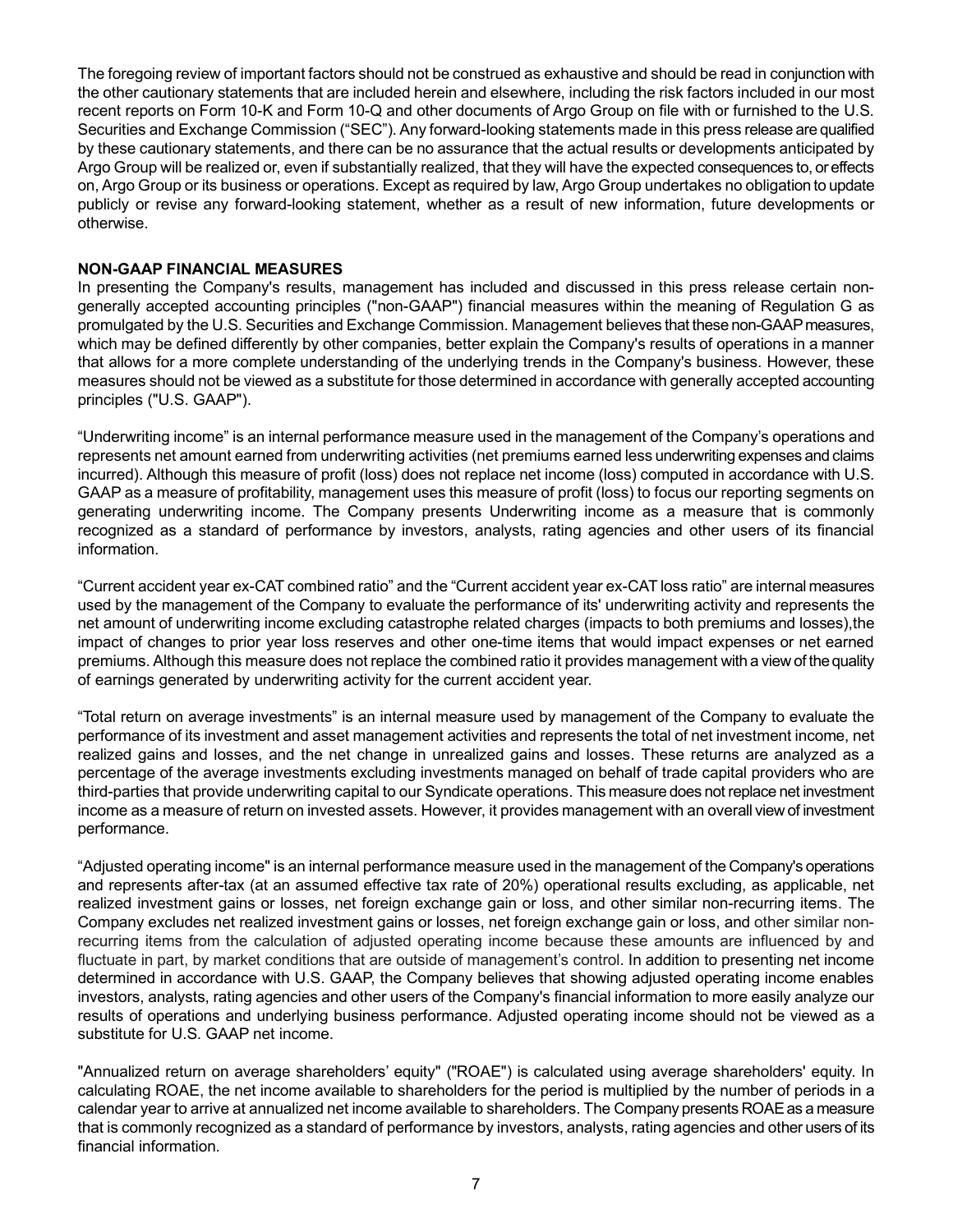"Annualized adjusted operating return on average shareholders' equity" is calculated using adjusted operating income (as defined above and annualized in the manner described for net income (loss) available to shareholders under ROAE above) and average shareholders' equity. The assumed tax rate is 20%.

Reconciliations of these financial measures to their most directly comparable U.S. GAAP measures are included in the attached tables.

> - more - (financial tables follow)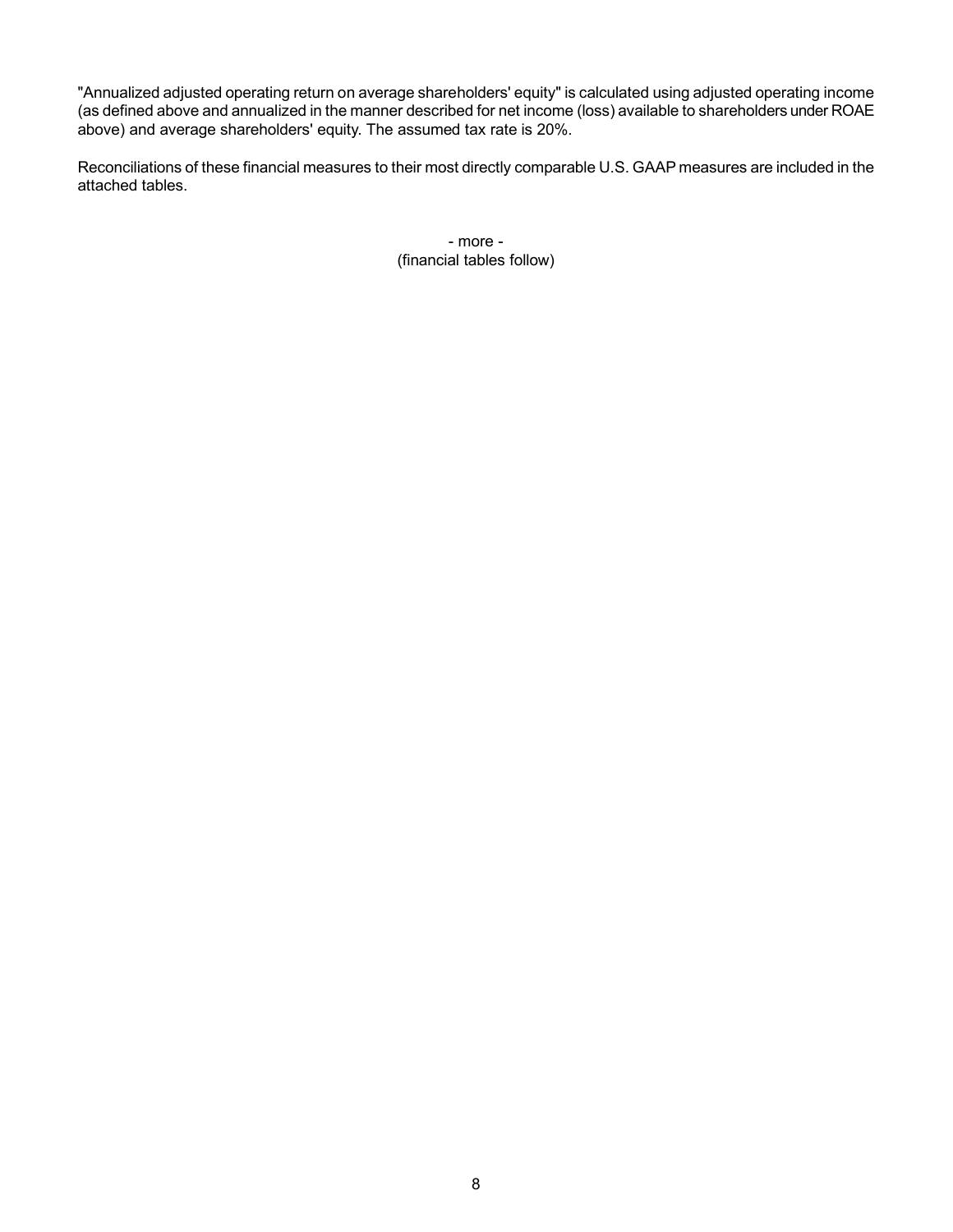## **ARGO GROUP INTERNATIONAL HOLDINGS, LTD. CONSOLIDATED BALANCE SHEETS**

(in millions, except per share amounts)

|                                                  | September 30,  |              |                           | December 31, |
|--------------------------------------------------|----------------|--------------|---------------------------|--------------|
|                                                  |                | 2018         |                           | 2017         |
|                                                  |                | (unaudited)  |                           |              |
| <b>Assets</b>                                    |                |              |                           |              |
| <b>Total investments</b>                         | \$             | 4,864.7 \$   |                           | 4,742.9      |
| Cash                                             |                | 118.5        |                           | 176.6        |
| Accrued investment income                        |                | 26.3         |                           | 23.5         |
| Receivables                                      |                | 2,917.1      |                           | 2,691.9      |
| Goodwill and intangible assets                   |                | 271.9        |                           | 258.2        |
| Deferred acquisition costs, net                  |                | 174.6        |                           | 160.4        |
| Ceded unearned premiums                          |                | 515.6        |                           | 399.5        |
| Other assets                                     |                | 391.0        |                           | 311.0        |
| <b>Total assets</b>                              | \$             | $9,279.7$ \$ |                           | 8,764.0      |
|                                                  |                |              |                           |              |
| <b>Liabilities and Shareholders' Equity</b>      |                |              |                           |              |
| Reserves for losses and loss adjustment expenses | $\mathfrak{S}$ | 4,291.7 \$   |                           | 4,201.0      |
| Unearned premiums                                |                | 1,387.5      |                           | 1,207.7      |
| Ceded reinsurance payable, net                   |                | 885.4        |                           | 734.0        |
| Senior unsecured fixed rate notes                |                | 139.8        |                           | 139.6        |
| Other indebtedness                               |                | 183.9        |                           | 184.5        |
| Junior subordinated debentures                   |                | 256.9        |                           | 256.6        |
| <b>Other liabilities</b>                         |                | 316.4        |                           | 220.9        |
| <b>Total liabilities</b>                         |                | 7,461.6      |                           | 6,944.3      |
|                                                  |                |              |                           |              |
| Total shareholders' equity                       |                | 1,818.1      |                           | 1,819.7      |
| Total liabilities and shareholders' equity       | \$             | $9,279.7$ \$ |                           | 8,764.0      |
|                                                  |                |              |                           |              |
| Book value per common share                      | \$             | 53.63        | $\boldsymbol{\mathsf{s}}$ | 53.46        |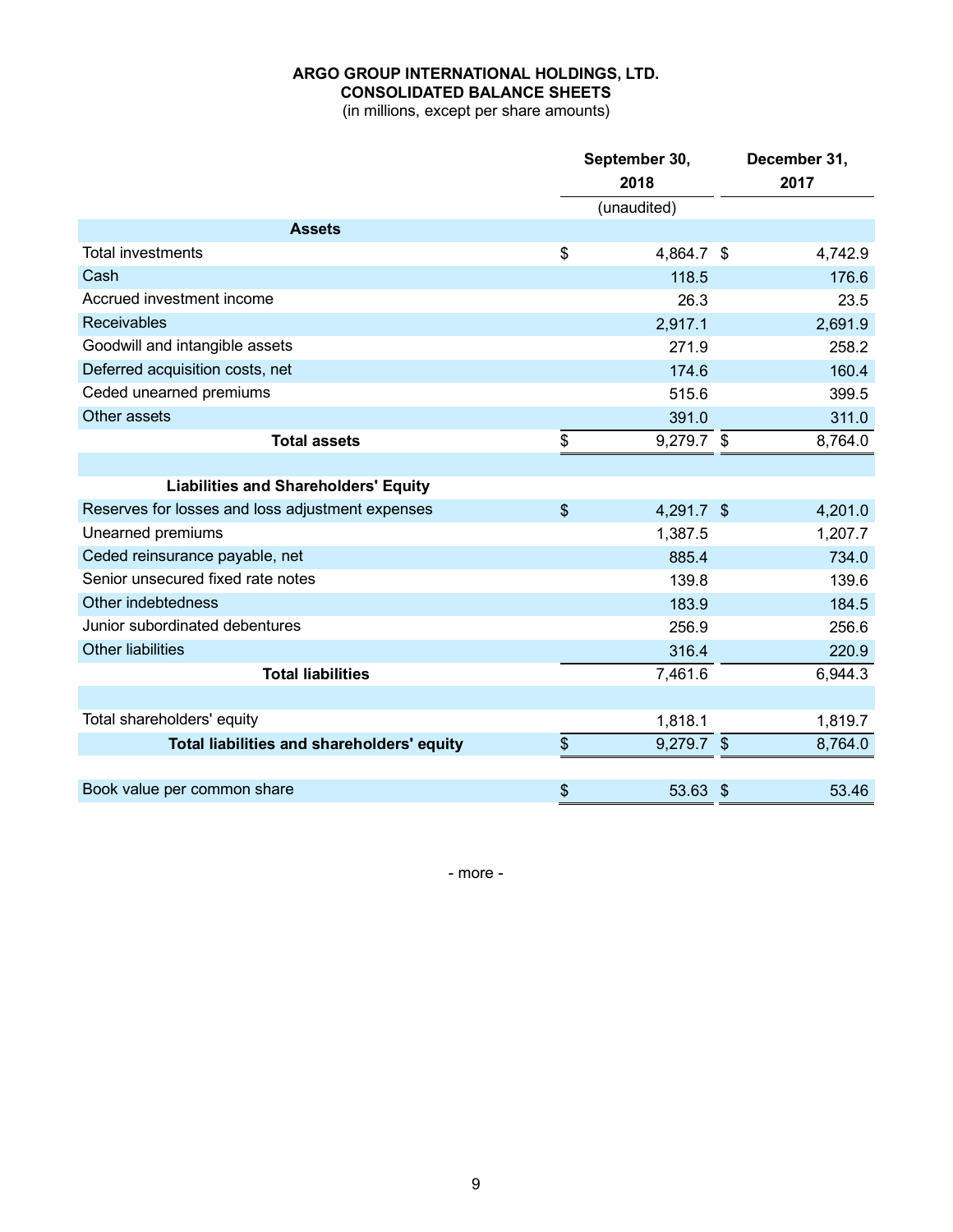#### **ARGO GROUP INTERNATIONAL HOLDINGS, LTD. FINANCIAL HIGHLIGHTS CONSOLIDATED**

(in millions, except per share amounts) (unaudited)

|                                                     |                | For the Three Months Ended |                           |        |                         | For the Nine Months Ended |                           |         |  |
|-----------------------------------------------------|----------------|----------------------------|---------------------------|--------|-------------------------|---------------------------|---------------------------|---------|--|
|                                                     |                | September 30,              |                           |        |                         | September 30,             |                           |         |  |
|                                                     |                | 2018                       |                           | 2017   |                         | 2018                      |                           | 2017    |  |
| Gross written premiums                              | $\mathfrak{S}$ | 839.9                      | $\sqrt[6]{\frac{1}{2}}$   | 805.1  | $\sqrt[6]{\frac{1}{2}}$ | 2,253.2                   | $\boldsymbol{\mathsf{S}}$ | 2,090.9 |  |
| Net written premiums                                |                | 530.6                      |                           | 473.2  |                         | 1,341.0                   |                           | 1,263.7 |  |
|                                                     |                |                            |                           |        |                         |                           |                           |         |  |
| Earned premiums                                     |                | 446.9                      |                           | 389.3  |                         | 1,279.3                   |                           | 1,167.8 |  |
| Net investment income                               |                | 34.5                       |                           | 30.9   |                         | 103.7                     |                           | 105.0   |  |
| Fee and other income                                |                | 3.3                        |                           | 13.0   |                         | 7.2                       |                           | 20.4    |  |
| Net realized investment gains (losses):             |                |                            |                           |        |                         |                           |                           |         |  |
| Net realized investment gains                       |                | 9.7                        |                           | 6.0    |                         | 31.1                      |                           | 25.1    |  |
| Change in fair value of equity securities (1)       |                | 4.5                        |                           |        |                         | (22.1)                    |                           |         |  |
| Net realized investment gains                       |                | 14.2                       |                           | 6.0    |                         | 9.0                       |                           | 25.1    |  |
| <b>Total revenue</b>                                |                | 498.9                      |                           | 439.2  |                         | 1,399.2                   |                           | 1,318.3 |  |
|                                                     |                |                            |                           |        |                         |                           |                           |         |  |
| Losses and loss adjustment expenses                 |                | 277.5                      |                           | 326.4  |                         | 760.2                     |                           | 779.5   |  |
| Underwriting, acquisition and insurance<br>expenses |                | 168.0                      |                           | 166.1  |                         | 485.0                     |                           | 474.4   |  |
| Interest expense                                    |                | 7.9                        |                           | 7.5    |                         | 23.4                      |                           | 20.4    |  |
| Fee and other expense                               |                | 1.9                        |                           | 5.0    |                         | 5.5                       |                           | 12.4    |  |
| Foreign currency exchange (gains) losses            |                | (1.7)                      |                           | 0.1    |                         | (2.3)                     |                           | 4.0     |  |
| Total expenses                                      |                | 453.6                      |                           | 505.1  |                         | 1,271.8                   |                           | 1,290.7 |  |
|                                                     |                |                            |                           |        |                         |                           |                           |         |  |
| Income (loss) before income taxes                   |                | 45.3                       |                           | (65.9) |                         | 127.4                     |                           | 27.6    |  |
| Income tax provision (benefit)                      |                | 4.7                        |                           | (4.6)  |                         | 20.2                      |                           | 6.2     |  |
| Net income (loss)                                   | \$             | 40.6                       | \$                        | (61.3) | \$                      | 107.2                     | \$                        | 21.4    |  |
|                                                     |                |                            |                           |        |                         |                           |                           |         |  |
| Net income per common share (basic)                 | \$             | 1.20                       | \$                        | (1.78) | \$                      | 3.16                      | \$                        | 0.62    |  |
| Net income per common share (diluted)               | $\frac{1}{2}$  | 1.17                       | $\boldsymbol{\mathsf{S}}$ | (1.78) | $\frac{1}{2}$           | 3.09                      | $\frac{1}{2}$             | 0.60    |  |
|                                                     |                |                            |                           |        |                         |                           |                           |         |  |
| Weighted average common shares:                     |                |                            |                           |        |                         |                           |                           |         |  |
| <b>Basic</b>                                        |                | 34.0                       |                           | 34.5   |                         | 33.9                      |                           | 34.6    |  |
| <b>Diluted</b>                                      |                | 34.7                       |                           | 34.5   |                         | 34.7                      |                           | 35.5    |  |
|                                                     |                |                            |                           |        |                         |                           |                           |         |  |
| Loss ratio                                          |                | 62.1%                      |                           | 83.8%  |                         | 59.4%                     |                           | 66.7%   |  |
| Expense ratio                                       |                | 37.6%                      |                           | 42.7%  |                         | 37.9%                     |                           | 40.6%   |  |
| <b>GAAP</b> combined ratio                          |                | 99.7%                      |                           | 126.5% |                         | 97.3%                     |                           | 107.3%  |  |
| CAY ex-CAT combined ratio <sup>(2)</sup>            |                | 94.1%                      |                           | 100.0% |                         | 95.2%                     |                           | 97.5%   |  |

(1) New reporting requirements for the change in fair value of equity securities commenced January 1, 2018 resulting from our adoption of ASU 2016-01. Amounts for the three and nine months ended September 30, 2017 are not presented, as ASU 2016-01 was required to be adopted on a prospective basis.

(2) For purposes of calculating these ratios, net earned premiums were adjusted to exclude reinstatement and other catastrophe-related premium adjustments of \$0.4 million (inward premiums) for both the three and nine months ended September 30, 2018, and \$14.5 million (outward premiums) for both the three and nine months ended September 30, 2017.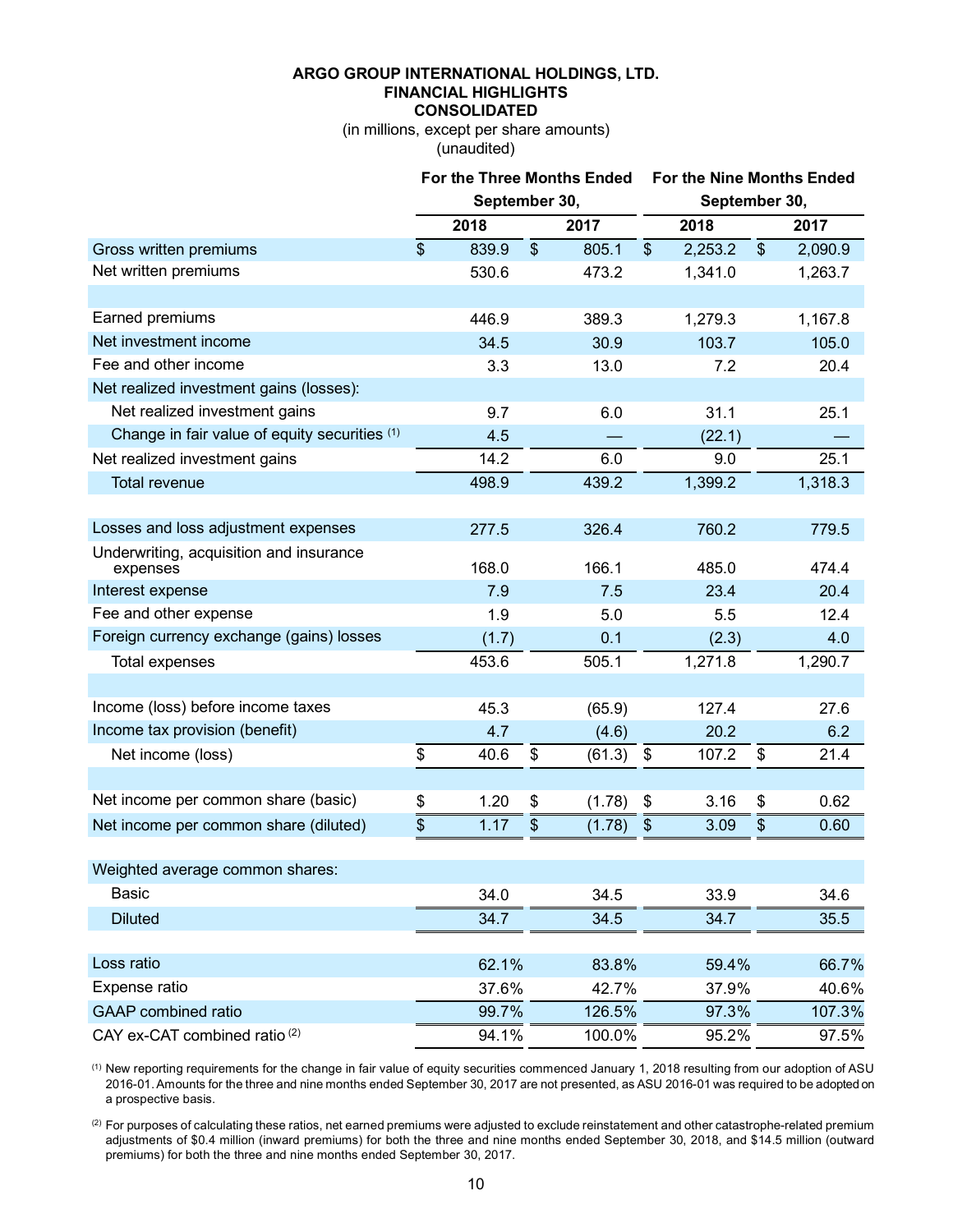#### **ARGO GROUP INTERNATIONAL HOLDINGS, LTD. SEGMENT DATA** (in millions)

(unaudited)

|                                          |               | Three months ended |    |        |                                           | Nine months ended |    |         |  |  |
|------------------------------------------|---------------|--------------------|----|--------|-------------------------------------------|-------------------|----|---------|--|--|
|                                          | September 30, |                    |    |        |                                           | September 30,     |    |         |  |  |
|                                          |               | 2018               |    | 2017   |                                           | 2018              |    | 2017    |  |  |
| <b>U.S. Operations</b>                   |               |                    |    |        |                                           |                   |    |         |  |  |
| Gross written premiums                   | \$            | 482.6              | \$ | 428.9  | \$.                                       | 1,265.4           | \$ | 1,128.9 |  |  |
| Net written premiums                     |               | 339.1              |    | 302.6  |                                           | 866.2             |    | 781.1   |  |  |
| Earned premiums                          |               | 278.3              |    | 242.6  |                                           | 807.6             |    | 692.9   |  |  |
|                                          |               |                    |    |        |                                           |                   |    |         |  |  |
| Underwriting income                      |               | 31.8               |    | 5.6    |                                           | 74.2              |    | 55.7    |  |  |
| Net investment income                    |               | 21.4               |    | 18.8   |                                           | 64.7              |    | 66.0    |  |  |
| Interest expense                         |               | (3.9)              |    | (3.8)  |                                           | (11.9)            |    | (10.3)  |  |  |
| Fee income (expense), net                |               | 1.0                |    | 8.1    |                                           | (0.2)             |    | 7.5     |  |  |
| Net income before taxes                  | \$            | 50.3               | \$ | 28.7   | \$                                        | 126.8             | \$ | 118.9   |  |  |
|                                          |               |                    |    |        |                                           |                   |    |         |  |  |
| Loss ratio                               |               | 56.1%              |    | 61.2%  |                                           | 58.0%             |    | 56.8%   |  |  |
| <b>Expense ratio</b>                     |               | 32.5%              |    | 36.5%  |                                           | 32.8%             |    | 35.1%   |  |  |
| <b>GAAP</b> combined ratio               |               | 88.6%              |    | 97.7%  |                                           | 90.8%             |    | 91.9%   |  |  |
| CAY ex-CAT combined ratio (1)            |               | 90.4%              |    | 93.5%  |                                           | 91.2%             |    | 92.4%   |  |  |
|                                          |               |                    |    |        |                                           |                   |    |         |  |  |
| <b>International Operations</b>          |               |                    |    |        |                                           |                   |    |         |  |  |
| Gross written premiums                   | \$            | 357.2              | \$ | 376.3  | \$                                        | 987.5             | \$ | 962.0   |  |  |
| Net written premiums                     |               | 191.4              |    | 170.7  |                                           | 474.5             |    | 482.6   |  |  |
| Earned premiums                          |               | 168.5              |    | 146.8  |                                           | 471.4             |    | 474.9   |  |  |
|                                          |               |                    |    |        |                                           |                   |    |         |  |  |
| Underwriting (loss) income               |               | (7.7)              |    | (82.7) |                                           | 14.5              |    | (78.1)  |  |  |
| Net investment income                    |               | 8.4                |    | 7.7    |                                           | 25.6              |    | 24.4    |  |  |
| Interest expense                         |               | (2.3)              |    | (2.8)  |                                           | (6.9)             |    | (7.1)   |  |  |
| Fee income, net                          |               | 0.4                |    | 0.3    |                                           | 1.7               |    | 0.7     |  |  |
| Net (loss) income before taxes           | \$            | (1.2)              | \$ | (77.5) | $\, \, \raisebox{12pt}{$\scriptstyle \$}$ | 34.9              | \$ | (60.1)  |  |  |
|                                          |               |                    |    |        |                                           |                   |    |         |  |  |
| Loss ratio                               |               | 66.9%              |    | 113.0% |                                           | 59.5%             |    | 77.7%   |  |  |
| Expense ratio                            |               | 37.6%              |    | 43.3%  |                                           | 37.4%             |    | 38.7%   |  |  |
| <b>GAAP</b> combined ratio               |               | 104.5%             |    | 156.3% |                                           | 96.9%             |    | 116.4%  |  |  |
| CAY ex-CAT combined ratio <sup>(2)</sup> |               | 92.0%              |    | 101.2% |                                           | 93.1%             |    | 95.1%   |  |  |

(1) For purposes of calculating these ratios, net earned premiums were adjusted to exclude reinstatement and other catastrophe-related premium adjustments of \$3.8 million (outward premiums) for both the three and nine months ended September 30, 2017. There were no such premium adjustments for the three and nine months ended September 30, 2018.

(2) For purposes of calculating these ratios, net earned premiums were adjusted to exclude reinstatement and other catastrophe-related premium adjustments of \$0.4 million (inward premiums) for both the three and nine months ended September 30, 2018, and \$10.7 million (outward premiums) for both the three and nine months ended September 30, 2017.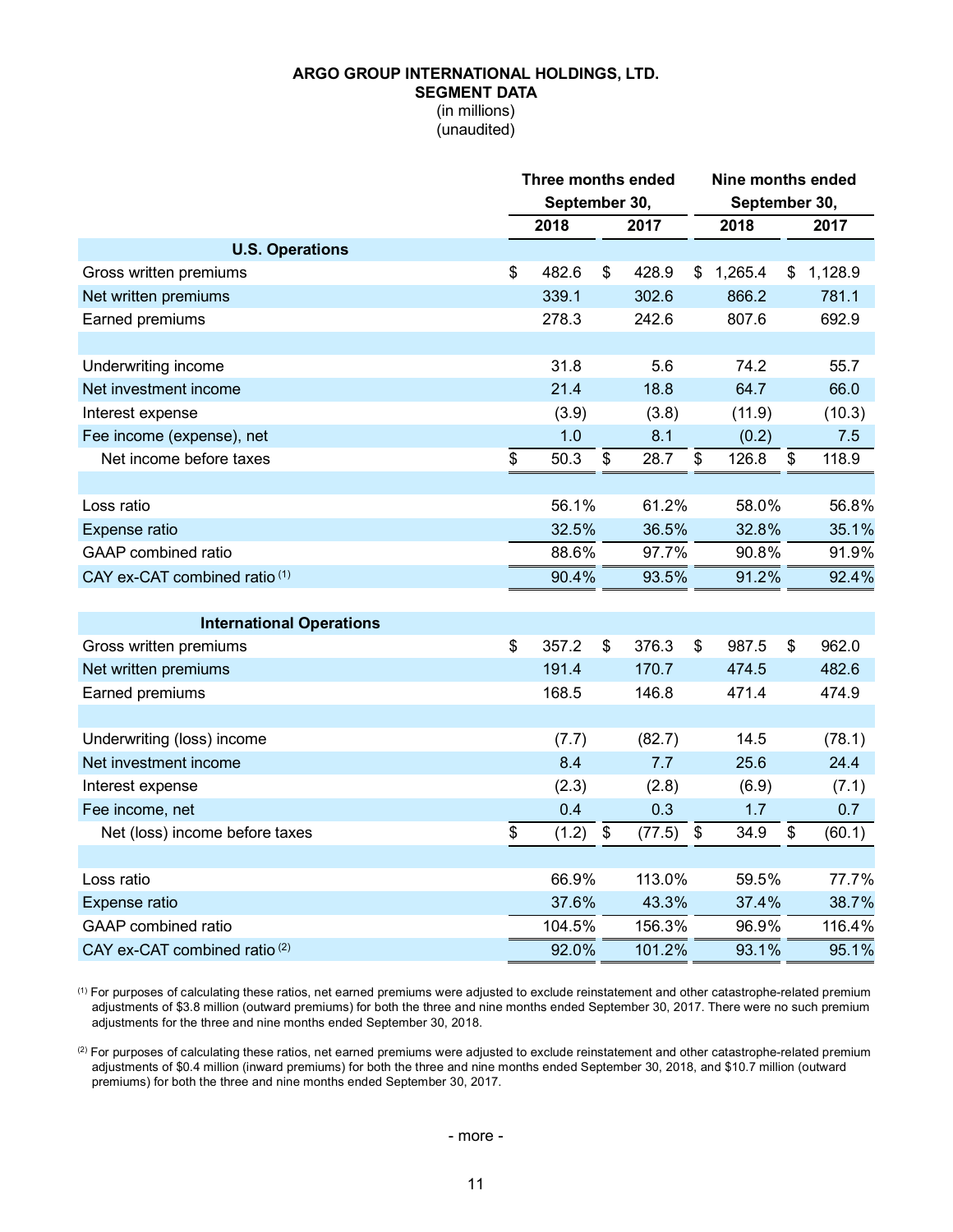## **ARGO GROUP INTERNATIONAL HOLDINGS, LTD. RECONCILIATION OF LOSS RATIOS**

(unaudited)

|                                              | Three months ended |            | Nine months ended |            |  |  |
|----------------------------------------------|--------------------|------------|-------------------|------------|--|--|
|                                              | September 30,      |            | September 30,     |            |  |  |
|                                              | 2018               | 2017       | 2018              | 2017       |  |  |
| <b>U.S. Operations</b>                       |                    |            |                   |            |  |  |
| Loss ratio                                   | 56.1 %             | 61.2 %     | 58.0 %            | 56.8 %     |  |  |
| Prior accident year loss reserve development | 3.8%               | 4.3 %      | 1.8%              | 4.1 %      |  |  |
| Catastrophe losses                           | $(2.0)\%$          | $(8.0)\%$  | (1.4)%            | (3.4)%     |  |  |
| CAY ex-CAT loss ratio                        | 57.9 %             | 57.5 %     | 58.4 %            | 57.5 %     |  |  |
|                                              |                    |            |                   |            |  |  |
| <b>International Operations</b>              |                    |            |                   |            |  |  |
| Loss ratio                                   | 66.9 %             | 113.0 %    | 59.5 %            | 77.7 %     |  |  |
| Prior accident year loss reserve development | (1.5)%             | 1.7%       | 0.2%              | $(3.5)\%$  |  |  |
| Catastrophe losses                           | $(11.1)\%$         | $(53.8)\%$ | $(4.0)\%$         | $(17.0)\%$ |  |  |
| CAY ex-CAT loss ratio                        | 54.3 %             | 60.9 %     | 55.7 %            | 57.2 %     |  |  |
|                                              |                    |            |                   |            |  |  |
| <b>Consolidated</b>                          |                    |            |                   |            |  |  |
| Loss ratio                                   | 62.1 %             | 83.8 %     | 59.4 %            | 66.7 %     |  |  |
| Prior accident year loss reserve development | $(0.1)$ %          | 0.3%       | 0.3%              | (0.4)%     |  |  |
| Catastrophe losses                           | (5.5)%             | $(25.2)\%$ | (2.4)%            | (8.9)%     |  |  |
| CAY ex-CAT loss ratio                        | 56.5 %             | 58.9 %     | 57.3 %            | 57.4 %     |  |  |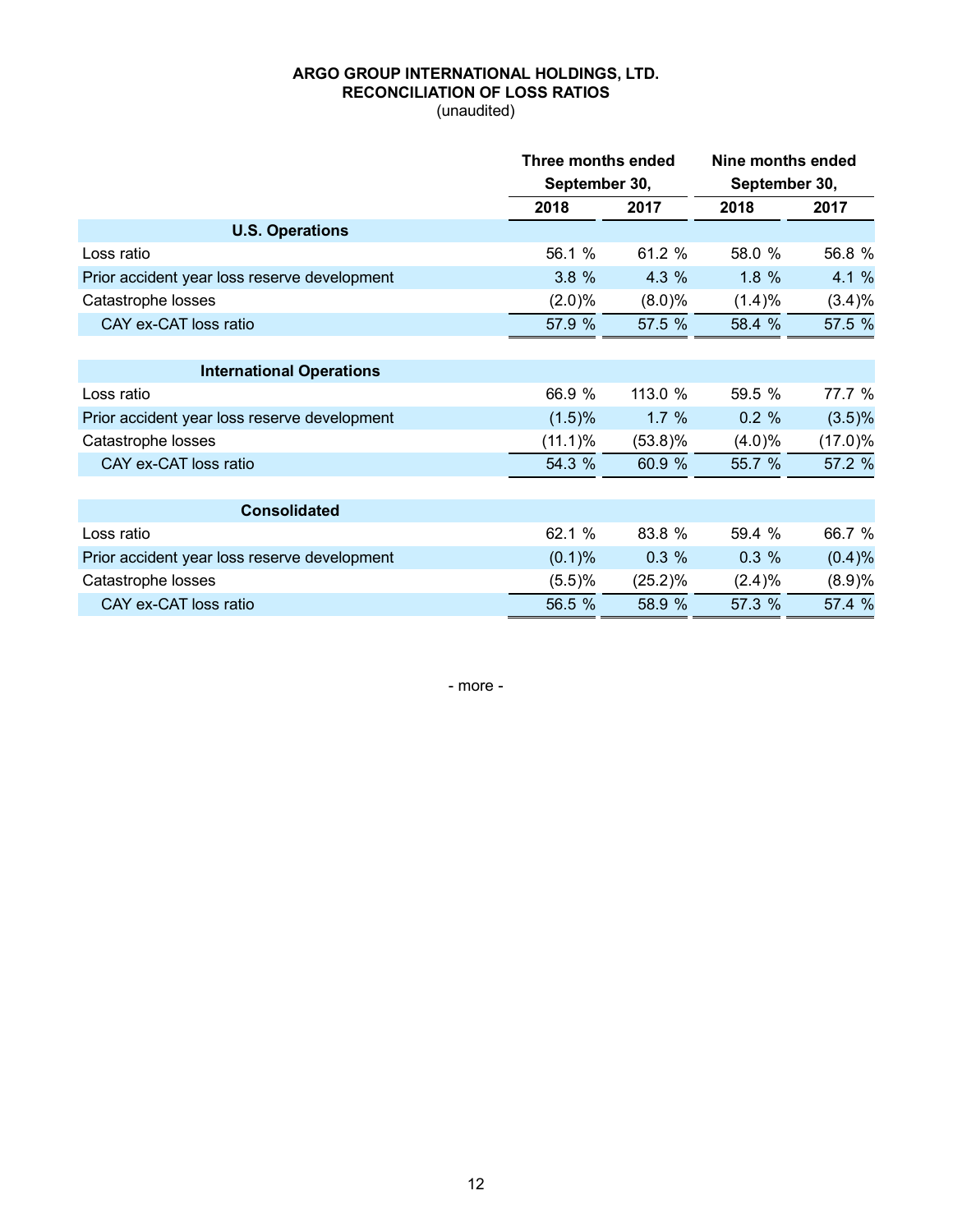## **ARGO GROUP INTERNATIONAL HOLDINGS, LTD. NET PRIOR-YEAR RESERVE DEVELOPMENT & CAT LOSSES BY SEGMENT**

(in millions) (unaudited)

|                                           |    | Three months ended<br>September 30, | Nine months ended<br>September 30, |             |        |  |
|-------------------------------------------|----|-------------------------------------|------------------------------------|-------------|--------|--|
|                                           |    | 2018                                | 2017                               | 2018        | 2017   |  |
| <b>Net Prior-Year Reserve Development</b> |    |                                     |                                    |             |        |  |
| (Favorable)/Unfavorable                   |    |                                     |                                    |             |        |  |
| U.S. Operations                           | \$ | $(10.7)$ \$                         | $(10.7)$ \$                        | $(14.8)$ \$ | (28.7) |  |
| <b>International Operations</b>           |    | 2.5                                 | (2.6)                              | (0.8)       | 17.0   |  |
| <b>Run-off Lines</b>                      |    | 8.5                                 | 12.0                               | 11.5        | 16.1   |  |
| Total net prior-year reserve development  | \$ | $0.3 \text{ } $$                    | $(1.3)$ \$                         | $(4.1)$ \$  | 4.4    |  |

|                                                                           |                | Three months ended |  |                 |     | Nine months ended |  |       |  |
|---------------------------------------------------------------------------|----------------|--------------------|--|-----------------|-----|-------------------|--|-------|--|
|                                                                           |                | September 30,      |  |                 |     | September 30,     |  |       |  |
|                                                                           |                | 2018               |  | 2017            |     | 2018              |  | 2017  |  |
| <b>Catastrophe Losses</b>                                                 |                |                    |  |                 |     |                   |  |       |  |
| Catastrophe losses:                                                       |                |                    |  |                 |     |                   |  |       |  |
| U.S. Operations                                                           | $\mathfrak{S}$ | 5.6 <sup>3</sup>   |  | $17.2 \text{ }$ |     | $11.2 \text{ } $$ |  | 22.1  |  |
| <b>International Operations</b>                                           |                | 19.0               |  | 72.8            |     | 19.4              |  | 74.3  |  |
| Total catastrophe losses                                                  |                | 24.6               |  | 90.0            |     | 30.6              |  | 96.4  |  |
|                                                                           |                |                    |  |                 |     |                   |  |       |  |
| CAT-related premium adjustments:                                          |                |                    |  |                 |     |                   |  |       |  |
| U.S. Operations                                                           |                |                    |  | 3.8             |     |                   |  | 3.8   |  |
| <b>International Operations</b>                                           |                | (0.4)              |  | 10.7            |     | (0.4)             |  | 10.7  |  |
| Total CAT-related premium adjustments                                     |                | (0.4)              |  | 14.5            |     | (0.4)             |  | 14.5  |  |
|                                                                           |                |                    |  |                 |     |                   |  |       |  |
| Catastrophe losses, inclusive of CAT-related premium<br>adjustments:      |                |                    |  |                 |     |                   |  |       |  |
| U.S. Operations                                                           |                | 5.6                |  | 21.0            |     | 11.2              |  | 25.9  |  |
| <b>International Operations</b>                                           |                | 18.6               |  | 83.5            |     | 19.0              |  | 85.0  |  |
| Total catastrophe losses, inclusive of CAT-related<br>premium adjustments | \$             | $24.2$ \$          |  | 104.5           | -\$ | $30.2 \text{ } $$ |  | 110.9 |  |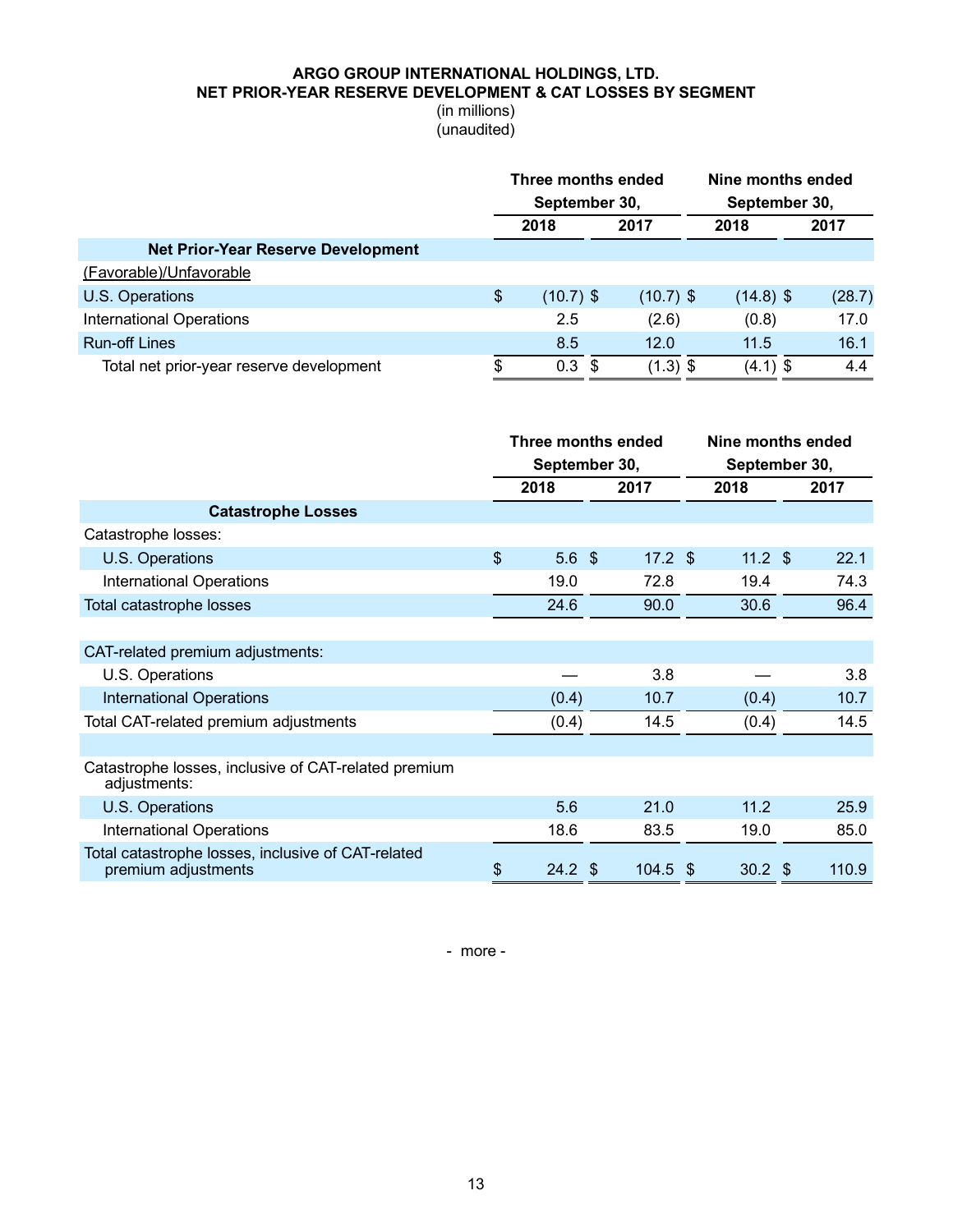## **ARGO GROUP INTERNATIONAL HOLDINGS, LTD. RECONCILIATION OF UNDERWRITING INCOME TO NET INCOME CONSOLIDATED**

(in millions) (unaudited)

|                                          | Three months ended       |              | Nine months ended |         |  |  |
|------------------------------------------|--------------------------|--------------|-------------------|---------|--|--|
|                                          | September 30,            |              | September 30,     |         |  |  |
|                                          | 2018                     | 2017         | 2018              | 2017    |  |  |
| Net income (loss)                        | \$<br>40.6<br>$\sqrt{3}$ | $(61.3)$ \$  | $107.2$ \$        | 21.4    |  |  |
| Add (deduct):                            |                          |              |                   |         |  |  |
| Income tax provision (benefit)           | 4.7                      | (4.6)        | 20.2              | 6.2     |  |  |
| Net investment income                    | (34.5)                   | (30.9)       | (103.7)           | (105.0) |  |  |
| Net realized investment gains            | (14.2)                   | (6.0)        | (9.0)             | (25.1)  |  |  |
| Fee and other income                     | (3.3)                    | (13.0)       | (7.2)             | (20.4)  |  |  |
| Interest expense                         | 7.9                      | 7.5          | 23.4              | 20.4    |  |  |
| Fee and other expense                    | 1.9                      | 5.0          | 5.5               | 12.4    |  |  |
| Foreign currency exchange (gains) losses | (1.7)                    | 0.1          | (2.3)             | 4.0     |  |  |
| Underwriting income                      | \$<br>\$<br>1.4          | $(103.2)$ \$ | 34.1 <sup>°</sup> | (86.1)  |  |  |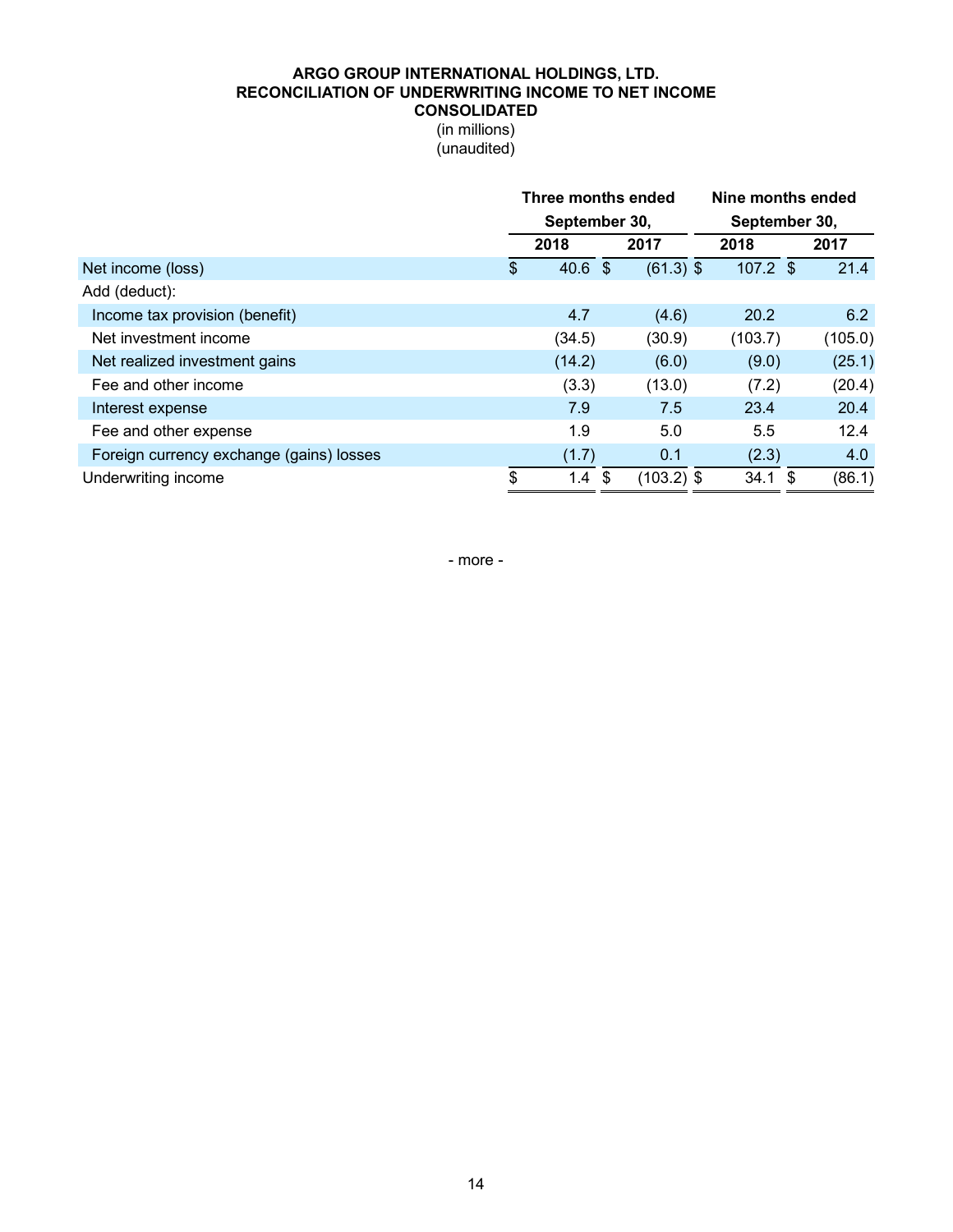## **ARGO GROUP INTERNATIONAL HOLDINGS, LTD. RECONCILIATION OF ADJUSTED OPERATING INCOME TO NET INCOME CONSOLIDATED**

(in millions, except per share amounts) (unaudited)

|                                                      | Three months ended |           |  |             | Nine months ended |            |  |        |
|------------------------------------------------------|--------------------|-----------|--|-------------|-------------------|------------|--|--------|
|                                                      | September 30,      |           |  |             | September 30,     |            |  |        |
|                                                      |                    | 2018      |  | 2017        |                   | 2018       |  | 2017   |
| Net income (loss), as reported                       | \$.                | 40.6~\$   |  | $(61.3)$ \$ |                   | $107.2$ \$ |  | 21.4   |
| Income tax provision (benefit)                       |                    | 4.7       |  | (4.6)       |                   | 20.2       |  | 6.2    |
| Net income (loss), before taxes                      |                    | 45.3      |  | (65.9)      |                   | 127.4      |  | 27.6   |
| Add (deduct):                                        |                    |           |  |             |                   |            |  |        |
| Net realized investment gains                        |                    | (14.2)    |  | (6.0)       |                   | (9.0)      |  | (25.1) |
| Foreign currency exchange (gains) losses             |                    | (1.7)     |  | 0.1         |                   | (2.3)      |  | 4.0    |
| Adjusted operating income before taxes               |                    | 29.4      |  | (71.8)      |                   | 116.1      |  | 6.5    |
| Provision for income taxes, at assumed rate (1)      |                    | 5.9       |  | (14.4)      |                   | 23.2       |  | 1.3    |
| Adjusted operating income                            |                    | $23.5$ \$ |  | $(57.4)$ \$ |                   | $92.9$ \$  |  | 5.2    |
|                                                      |                    |           |  |             |                   |            |  |        |
| Adjusted operating income per common share (diluted) | \$                 | $0.68$ \$ |  | $(1.66)$ \$ |                   | $2.68$ \$  |  | 0.15   |
|                                                      |                    |           |  |             |                   |            |  |        |
| Weighted average common shares, diluted              |                    | 34.7      |  | 34.5        |                   | 34.7       |  | 35.5   |
|                                                      |                    |           |  |             |                   |            |  |        |

 $(1)$  At assumed tax rate of 20%.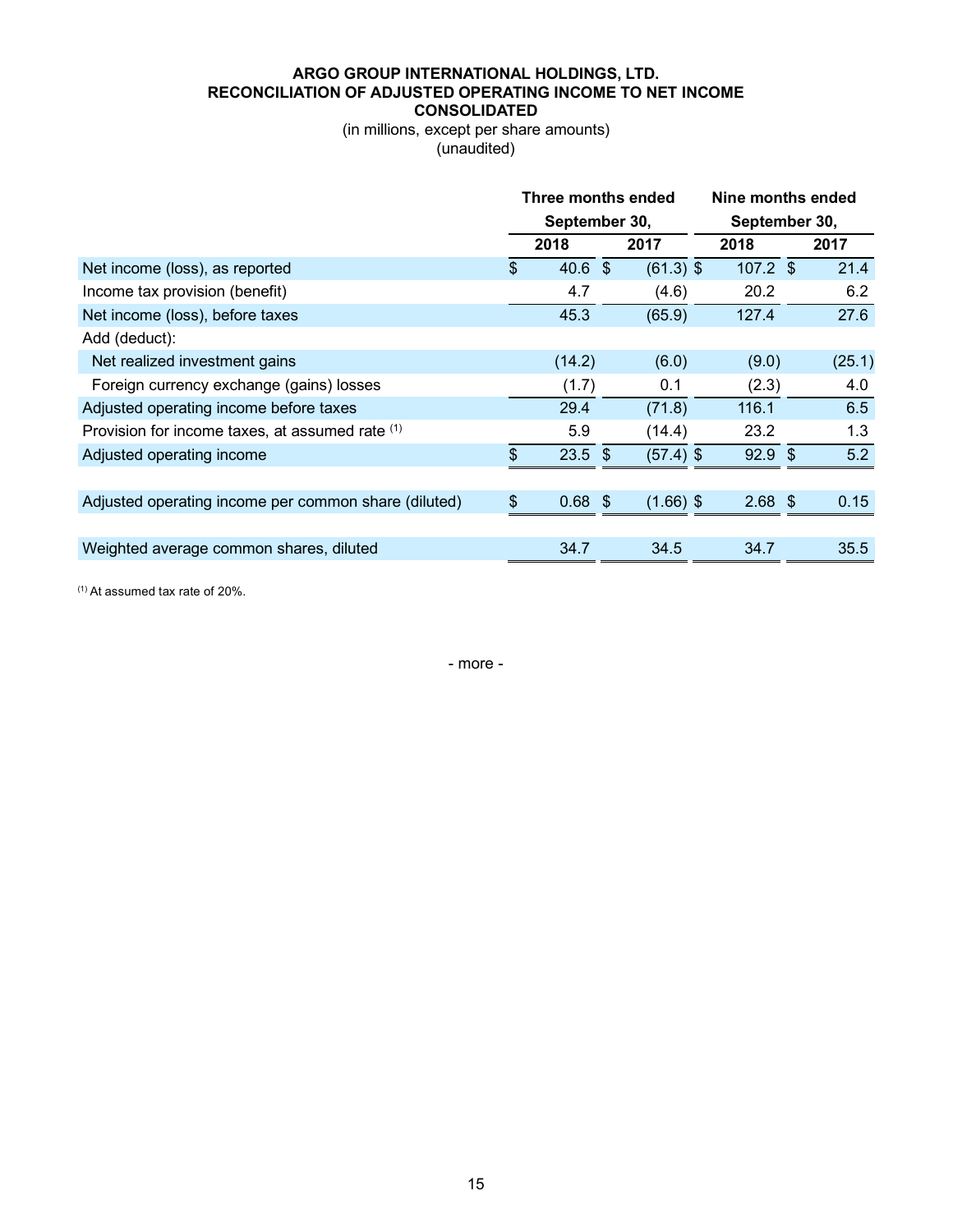## **ARGO GROUP INTERNATIONAL HOLDINGS, LTD. RECONCILIATION OF SEGMENT INCOME TO NET INCOME**

(in millions) (unaudited)

|                                            | Three months ended      |                   | Nine months ended<br>September 30, |        |  |  |
|--------------------------------------------|-------------------------|-------------------|------------------------------------|--------|--|--|
|                                            | September 30,           |                   |                                    |        |  |  |
|                                            | 2018                    | 2017              | 2018                               | 2017   |  |  |
| Segment income (loss) before income taxes: |                         |                   |                                    |        |  |  |
| U.S. Operations                            | \$<br>$50.3 \text{ } $$ | 28.7 <sup>°</sup> | 126.8 \$                           | 118.9  |  |  |
| <b>International Operations</b>            | (1.2)                   | (77.5)            | 34.9                               | (60.1) |  |  |
| <b>Run-off Lines</b>                       | (7.6)                   | (12.7)            | (8.6)                              | (16.4) |  |  |
| Corporate and Other                        | (12.1)                  | (10.3)            | (37.0)                             | (35.9) |  |  |
| Net realized investment gains              | 14.2                    | 6.0               | 9.0                                | 25.1   |  |  |
| Foreign currency exchange gains (losses)   | 1.7                     | (0.1)             | 2.3                                | (4.0)  |  |  |
| Income (loss) before income taxes          | 45.3                    | (65.9)            | 127.4                              | 27.6   |  |  |
| Income tax provision (benefit)             | 4.7                     | (4.6)             | 20.2                               | 6.2    |  |  |
| Net income (loss)                          | \$<br>$40.6~{\rm s}$    | $(61.3)$ \$       | $107.2$ \$                         | 21.4   |  |  |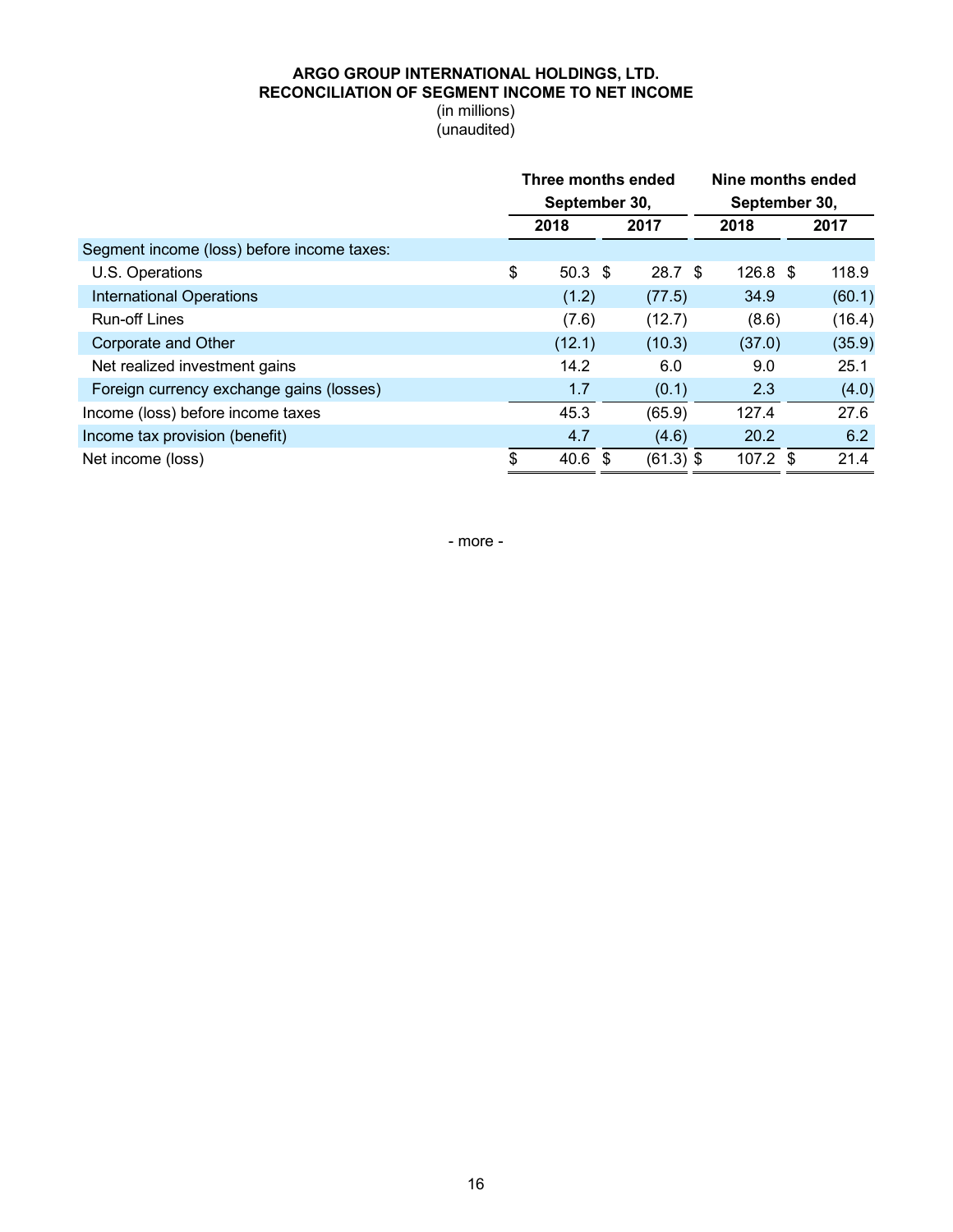## **ARGO GROUP INTERNATIONAL HOLDINGS, LTD. PREMIUMS BY SEGMENT AND LINE OF BUSINESS**

(in millions) (unaudited)

| <b>U.S. Operations</b> | Three months ended September 30, 2018 |  |                   |  |                             |  | Three months ended September 30, 2017 |      |                       |  |                      |  |
|------------------------|---------------------------------------|--|-------------------|--|-----------------------------|--|---------------------------------------|------|-----------------------|--|----------------------|--|
|                        | Gross<br>Written                      |  | Net<br>Written    |  | <b>Net</b><br><b>Earned</b> |  | Gross<br>Written                      |      | <b>Net</b><br>Written |  | <b>Net</b><br>Earned |  |
| Property               | 76.3 \$                               |  | 56.9 <sup>5</sup> |  | 33.7                        |  | 68.1                                  | - \$ | 45.5                  |  | 26.8                 |  |
| Liability              | 302.1                                 |  | 209.9             |  | 182.9                       |  | 277.2                                 |      | 196.9                 |  | 160.2                |  |
| Professional           | 61.2                                  |  | 38.5              |  | 33.0                        |  | 46.2                                  |      | 32.1                  |  | 30.8                 |  |
| Specialty              | 43.0                                  |  | 33.8              |  | 28.7                        |  | 37.4                                  |      | 28.1                  |  | 24.8                 |  |
| <b>Total</b>           | 482.6                                 |  | 339.1             |  | 278.3                       |  | 428.9                                 |      | 302.6                 |  | 242.6                |  |

|              | Nine months ended September 30, 2018 |     |                       |      |               |     | Nine months ended September 30, 2017 |  |                       |  |               |  |  |
|--------------|--------------------------------------|-----|-----------------------|------|---------------|-----|--------------------------------------|--|-----------------------|--|---------------|--|--|
|              | Gross<br>Written                     |     | <b>Net</b><br>Written |      | Net<br>Earned |     | Gross<br>Written                     |  | <b>Net</b><br>Written |  | Net<br>Earned |  |  |
| Property     | 193.7                                | - S | 113.7                 | - \$ | 100.8         | \$. | 193.4                                |  | 104.9                 |  | 85.8          |  |  |
| Liability    | 790.8                                |     | 553.6                 |      | 528.6         |     | 715.4                                |  | 511.3                 |  | 454.8         |  |  |
| Professional | 164.4                                |     | 107.6                 |      | 95.5          |     | 119.9                                |  | 89.3                  |  | 85.5          |  |  |
| Specialty    | 116.5                                |     | 91.3                  |      | 82.7          |     | 100.2                                |  | 75.6                  |  | 66.8          |  |  |
| <b>Total</b> | .265.4                               |     | 866.2                 |      | 807.6         |     | 1.128.9                              |  | 781.1                 |  | 692.9         |  |  |

| <b>International Operations</b> | Three months ended September 30, 2018 |                  |  |                       |  |                      |    | Three months ended September 30, 2017 |  |                       |  |                      |  |
|---------------------------------|---------------------------------------|------------------|--|-----------------------|--|----------------------|----|---------------------------------------|--|-----------------------|--|----------------------|--|
|                                 |                                       | Gross<br>Written |  | <b>Net</b><br>Written |  | Net<br><b>Earned</b> |    | Gross<br>Written                      |  | <b>Net</b><br>Written |  | <b>Net</b><br>Earned |  |
| Property                        |                                       | $147.1$ \$       |  | $52.5$ \$             |  | 49.4                 | \$ | $177.1$ \$                            |  | 64.1 \$               |  | 48.8                 |  |
| Liability                       |                                       | 53.0             |  | 29.7                  |  | 27.4                 |    | 56.3                                  |  | 25.1                  |  | 22.6                 |  |
| Professional                    |                                       | 52.7             |  | 32.2                  |  | 27.9                 |    | 42.8                                  |  | 27.9                  |  | 22.7                 |  |
| Specialty                       |                                       | 104.4            |  | 77.0                  |  | 63.8                 |    | 100.1                                 |  | 53.6                  |  | 52.7                 |  |
| Total                           |                                       | $357.2$ \$       |  | 191.4                 |  | 168.5                |    | 376.3                                 |  | 170.7                 |  | 146.8                |  |

|              | Nine months ended September 30, 2018 |  |                |  |               |  | Nine months ended September 30, 2017 |  |                       |  |                      |  |  |
|--------------|--------------------------------------|--|----------------|--|---------------|--|--------------------------------------|--|-----------------------|--|----------------------|--|--|
|              | Gross<br>Written                     |  | Net<br>Written |  | Net<br>Earned |  | Gross<br>Written                     |  | <b>Net</b><br>Written |  | <b>Net</b><br>Earned |  |  |
| Property     | 408.9 \$                             |  | $135.1$ \$     |  | 156.1         |  | $390.3$ \$                           |  | $161.9$ \$            |  | 168.9                |  |  |
| Liability    | 144.9                                |  | 80.2           |  | 71.7          |  | 126.6                                |  | 61.3                  |  | 60.1                 |  |  |
| Professional | 141.4                                |  | 80.3           |  | 76.0          |  | 120.4                                |  | 72.3                  |  | 70.4                 |  |  |
| Specialty    | 292.3                                |  | 178.9          |  | 167.6         |  | 324.7                                |  | 187.1                 |  | 175.5                |  |  |
| <b>Total</b> | 987.5                                |  | 474.5 \$       |  | 471.4         |  | 962.0                                |  | 482.6                 |  | 474.9                |  |  |

| <b>Consolidated</b> | Three months ended September 30, 2018 |            |  |                                 |      |                  |     | Three months ended September 30, 2017 |  |               |  |       |  |
|---------------------|---------------------------------------|------------|--|---------------------------------|------|------------------|-----|---------------------------------------|--|---------------|--|-------|--|
|                     | Gross<br>Written                      |            |  | Net<br>Net<br>Written<br>Earned |      | Gross<br>Written |     | <b>Net</b><br>Written                 |  | Net<br>Earned |  |       |  |
| Property            |                                       | $223.4$ \$ |  | 109.4                           | - \$ | 83.1             | -\$ | $245.1$ \$                            |  | $109.5$ \$    |  | 75.5  |  |
| Liability           | 355.2                                 |            |  | 239.7                           |      | 210.4            |     | 333.5                                 |  | 222.0         |  | 182.8 |  |
| Professional        |                                       | 113.9      |  | 70.7                            |      | 60.9             |     | 89.0                                  |  | 60.0          |  | 53.5  |  |
| Specialty           |                                       | 147.4      |  | 110.8                           |      | 92.5             |     | 137.5                                 |  | 81.7          |  | 77.5  |  |
| <b>Total</b>        |                                       | 839.9      |  | 530.6                           |      | 446.9            |     | 805.1                                 |  | 473.2         |  | 389.3 |  |

|              | Nine months ended September 30, 2018 |  |                |  |                             |    | Nine months ended September 30, 2017 |  |                       |     |                             |  |  |
|--------------|--------------------------------------|--|----------------|--|-----------------------------|----|--------------------------------------|--|-----------------------|-----|-----------------------------|--|--|
|              | Gross<br>Written                     |  | Net<br>Written |  | <b>Net</b><br><b>Earned</b> |    | Gross<br>Written                     |  | <b>Net</b><br>Written |     | <b>Net</b><br><b>Earned</b> |  |  |
| Property     | 602.6 \$                             |  | 248.8 \$       |  | 256.9                       | \$ | 583.7                                |  | 266.8                 | \$. | 254.7                       |  |  |
| Liability    | 936.0                                |  | 634.1          |  | 600.6                       |    | 842.0                                |  | 572.6                 |     | 514.9                       |  |  |
| Professional | 305.8                                |  | 187.9          |  | 171.5                       |    | 240.3                                |  | 161.6                 |     | 155.9                       |  |  |
| Specialty    | 408.8                                |  | 270.2          |  | 250.3                       |    | 424.9                                |  | 262.7                 |     | 242.3                       |  |  |
| <b>Total</b> | 2.253.2                              |  | $1.341.0$ \$   |  | 1.279.3                     |    | 2.090.9                              |  | .263.7                |     | 1.167.8                     |  |  |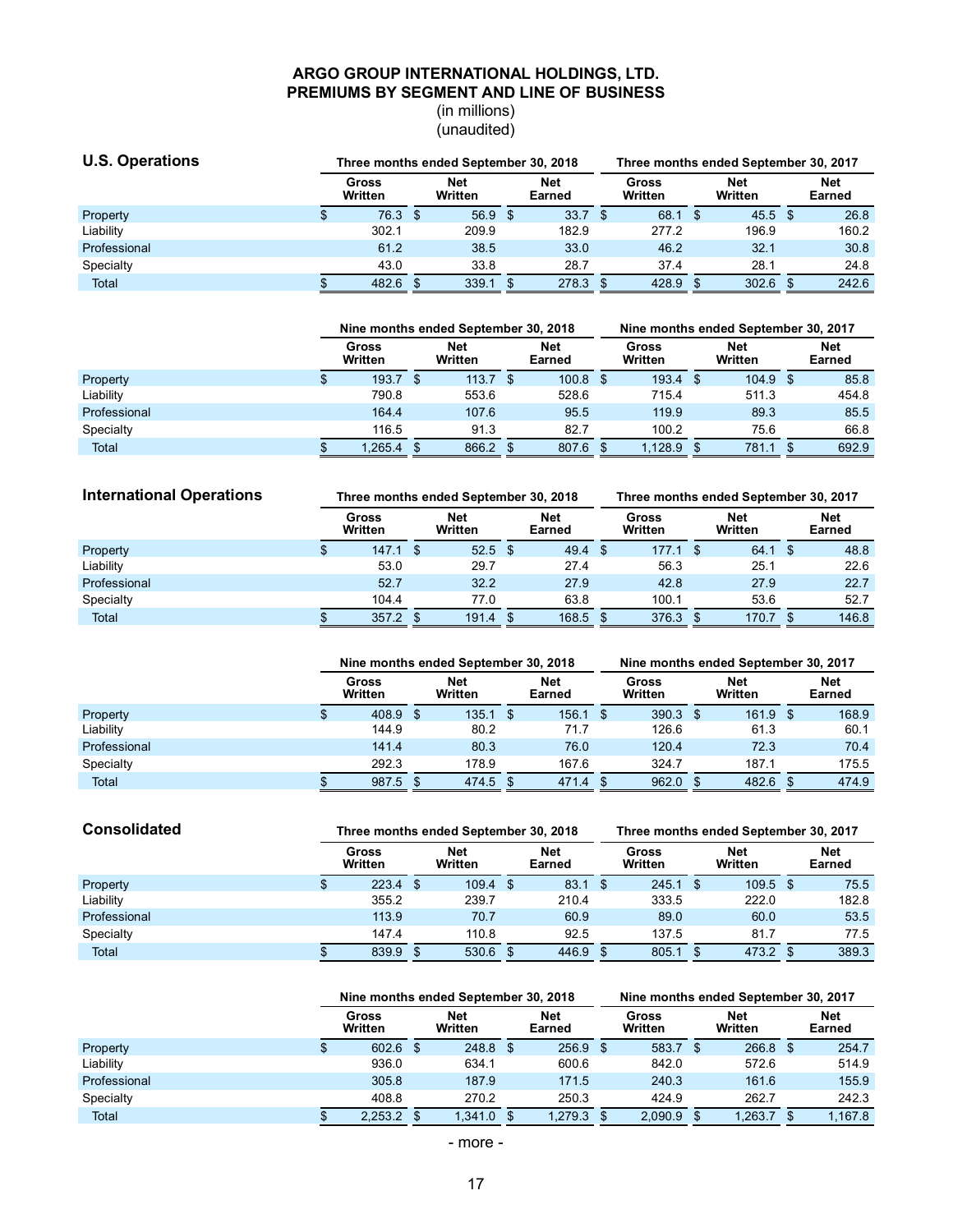## **ARGO GROUP INTERNATIONAL HOLDINGS, LTD. COMPONENTS OF NET INVESTMENT INCOME CONSOLIDATED** (in millions)

(unaudited)

|                                                             | <b>For the Three Months Ended</b> |                   |  |                   |               |         |  | <b>For the Nine Months Ended</b> |  |  |  |
|-------------------------------------------------------------|-----------------------------------|-------------------|--|-------------------|---------------|---------|--|----------------------------------|--|--|--|
|                                                             |                                   | September 30,     |  |                   | September 30, |         |  |                                  |  |  |  |
|                                                             |                                   | 2018              |  | 2017              | 2018          |         |  | 2017                             |  |  |  |
| Net investment income, excluding<br>alternative investments | S                                 | 27.7 <sup>°</sup> |  | $25.2 \text{ } $$ |               | 83.0 \$ |  | 66.4                             |  |  |  |
| Alternative investments                                     |                                   | 6.8               |  | 5.7               |               | 20.7    |  | 38.6                             |  |  |  |
| Total net investment income                                 | \$                                | $34.5 \text{ } $$ |  | 30.9 <sup>5</sup> |               | 103.7 S |  | 105.0                            |  |  |  |